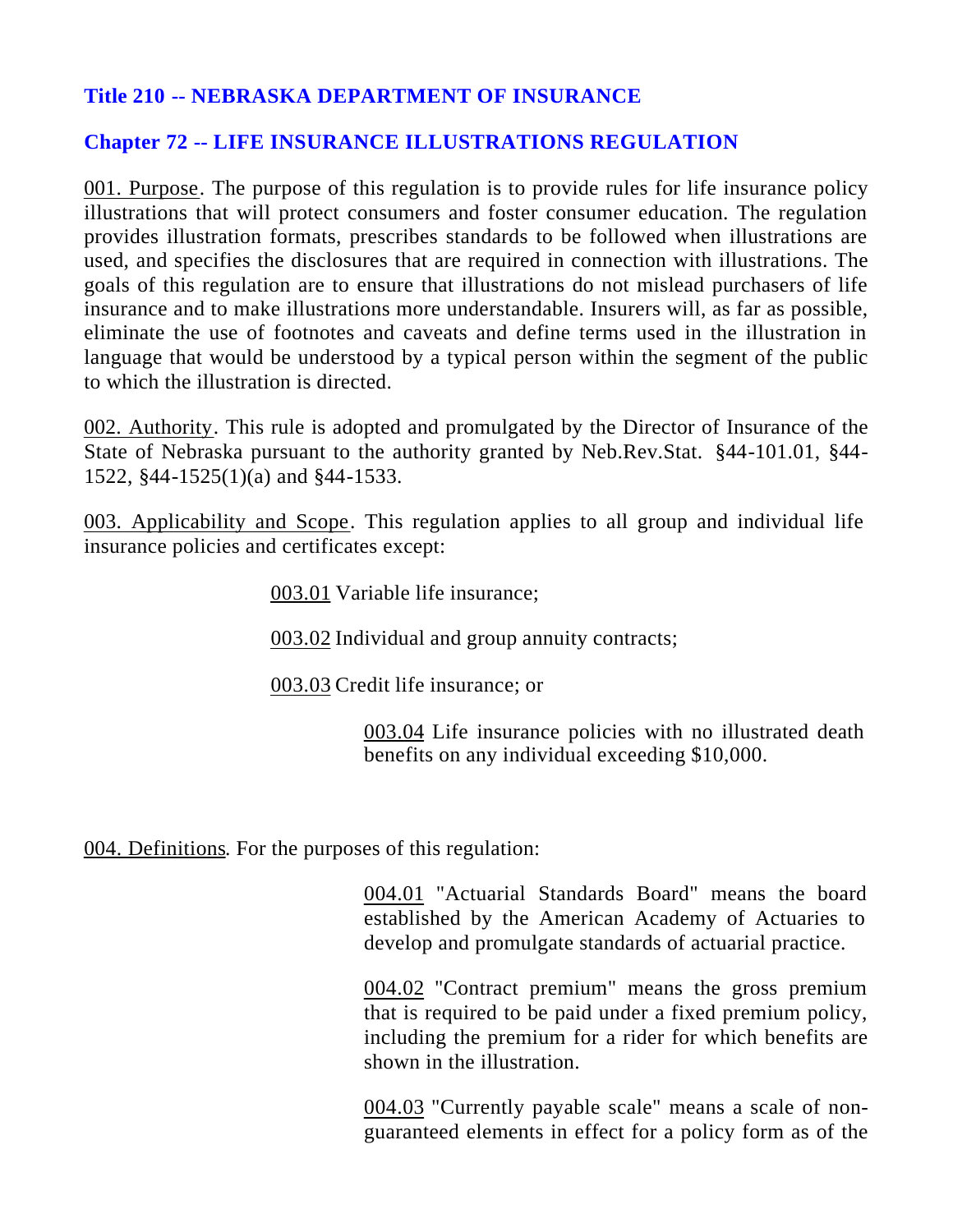preparation date of the illustration or declared to become effective within the next ninety-five (95) days.

004.04 "Disciplined current scale" means a scale of nonguaranteed elements constituting a limit on illustrations currently being illustrated by an insurer that is reasonably based on actual recent historical experience, as certified annually by an illustration actuary designated by the insurer. Further guidance in determining the disciplined current scale as contained in standards established by the Actuarial Standards Board may be relied upon if the standards:

> $004.04(1)$  Are consistent with all provisions of this regulation;

> > 004.04(2) Limit a disciplined current scale to reflect only actions that have already been taken or events that have already occurred;

> > 004.04(3) Do not permit a disciplined current scale to include any projected trends of improvements in experience or any assumed improvements in experience beyond the illustration date; and

004.04(4) Do not permit assumed expenses to be less than minimum assumed expenses.

004.05 "Generic name" means a short title descriptive of the policy being illustrated such as "whole life," "term life" or "flexible premium adjustable life."

004.06 "Guaranteed elements" and "non-guaranteed elements"

004.06(1) "Guaranteed elements" means the premiums, benefits, values, credits or charges under a policy of life insurance that are guaranteed and determined at issue.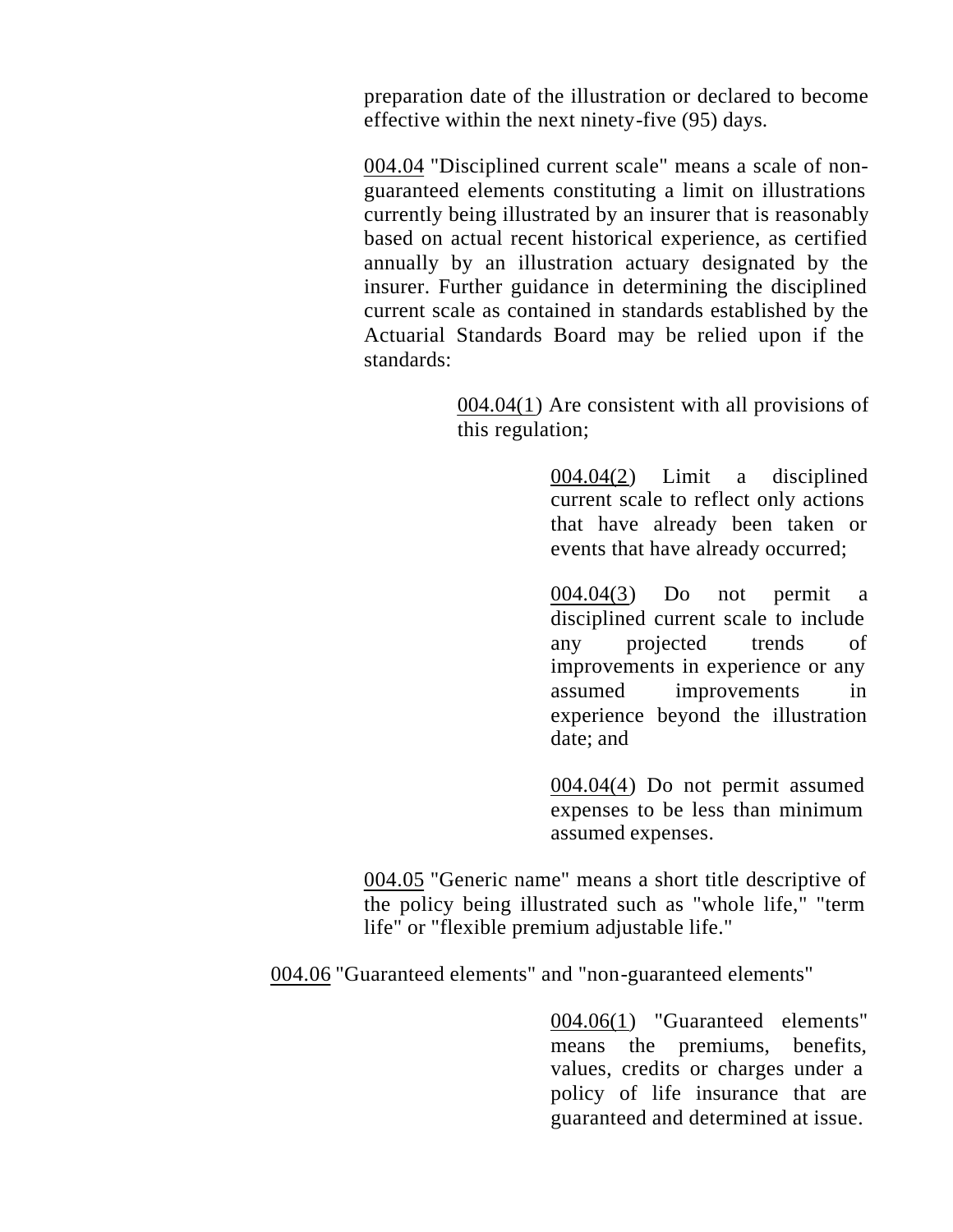004.06(2) "Non-guaranteed elements" means the premiums, benefits, values, credits or charges under a policy of life insurance that are not guaranteed or not determined at issue.

004.07 "Illustrated scale" means a scale of nonguaranteed elements currently being illustrated that is not more favorable to the policyowner than the lesser of:

> 004.07(1) The disciplined current scale; or

> 004.07(2) The currently payable scale.

004.08 "Illustration" means a presentation or depiction that includes non-guaranteed elements of a policy of life insurance over a period of years and that is one of the three (3) types defined below:

> 004.08(1) "Basic illustration" means a ledger or proposal used in the sale of a life insurance policy that shows both guaranteed and non-guaranteed elements.

> 004.08(2) "Supplemental illustration" means an illustration furnished in addition to a basic illustration that meets the applicable requirements of this regulation, and that may be presented in a format differing from the basic illustration, but may only depict a scale of nonguaranteed elements that is permitted in a basic illustration.

> 004.08(3) "In force illustration" means an illustration furnished at any time after the policy that it depicts has been in force for one year or more.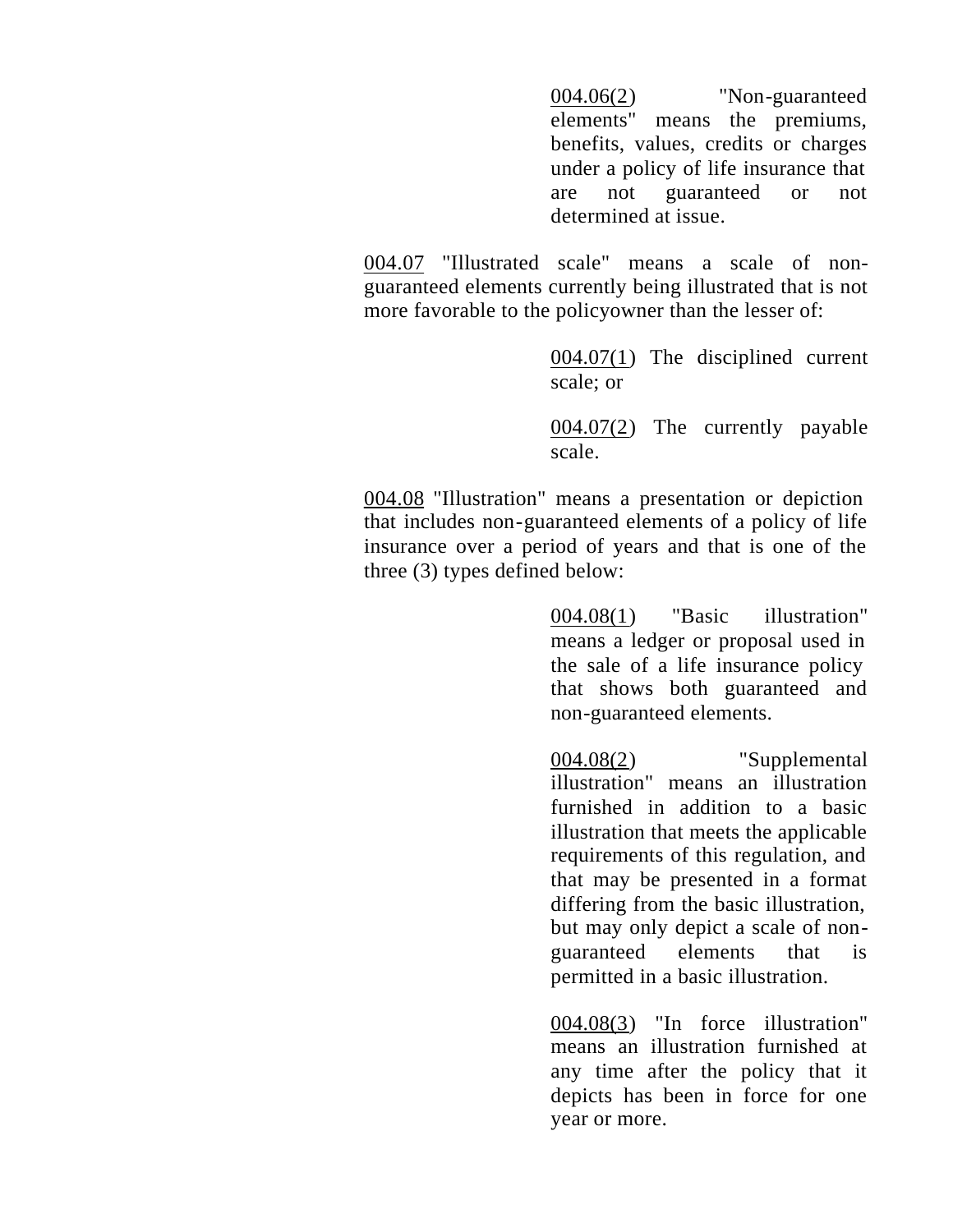004.09 "Illustration actuary" means an actuary meeting the requirements of Section 011 who certifies to illustrations based on the standard of practice promulgated by the Actuarial Standards Board.

004.10 "Lapse-supported illustration" means an illustration of a policy form failing the test of selfsupporting as defined in this regulation, under a modified persistency rate assumption using persistency rates underlying the disciplined current scale for the first five (5) years and 100 percent policy persistency thereafter.

004.11

004.11(1) "Minimum assumed expenses" means the minimum expenses that may be used in the calculation of the disciplined current scale for a policy form. The insurer may choose to designate each year the method of determining assumed expenses for all policy forms from the following:

> $004.11(1)(a)$  Fully allocated expenses;

 $004.11(1)(b)$  Marginal expenses; and

> $004.11(1)(c)$  A generally recognized expense table based on fully allocated expenses representing a significant portion of insurance companies and approved by the director.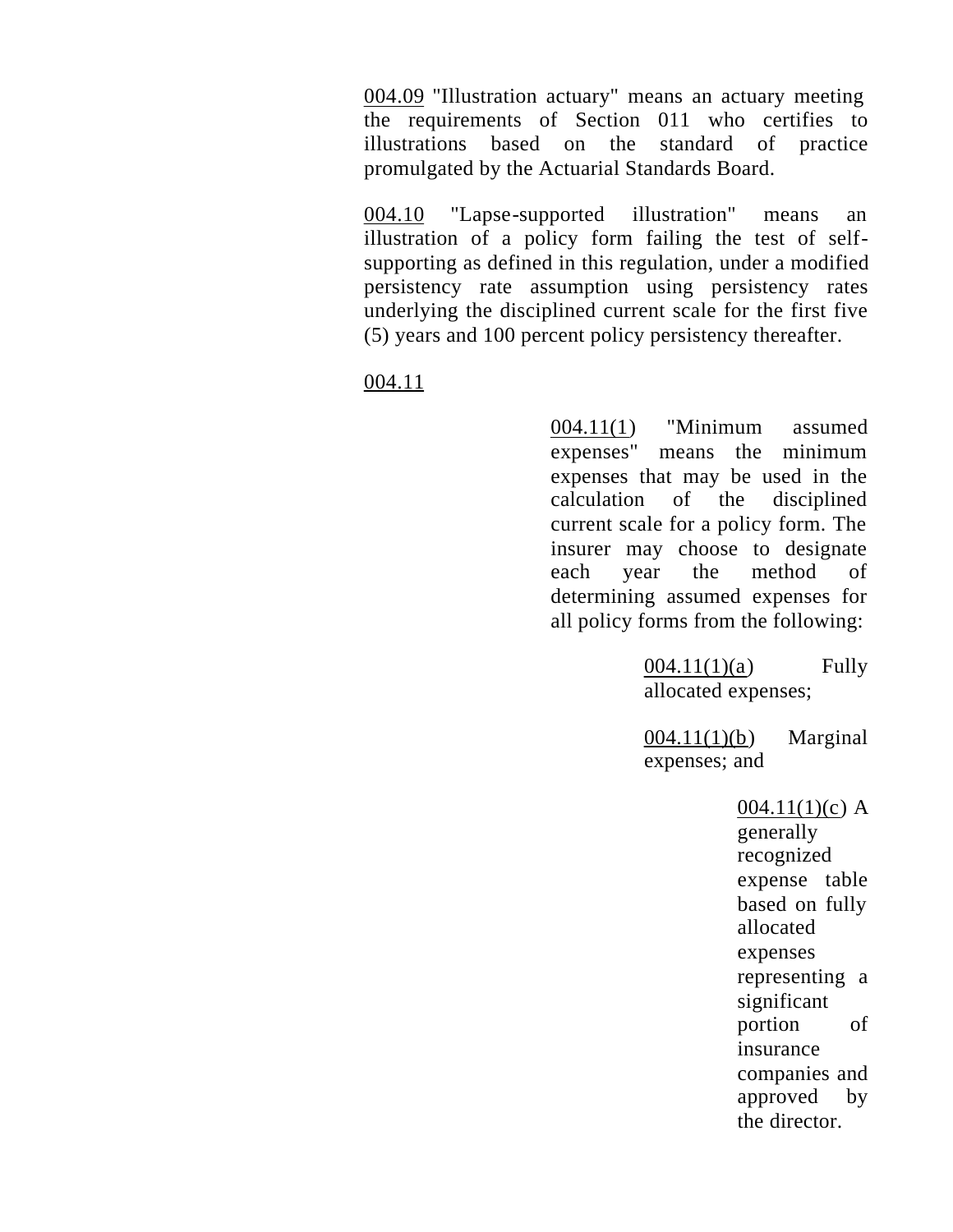004.11(2) Marginal expenses may be used only if greater than a generally recognized expense table. If no generally recognized expense table is approved, fully allocated expenses must be used.

004.12 "Non-term group life" means a group policy or individual policies of life insurance issued to members of an employer group or other permitted group where:

> 004.12(1) Every plan of coverage was selected by the employer or other group representative;

> 004.12(2) Some portion of the premium is paid by the group or through payroll deduction; and

> 004.12(3) Group underwriting or simplified underwriting is used.

004.13 "Policyowner" means the owner named in the policy or the certificate holder in the case of a group policy.

004.14 "Premium outlay" means the amount of premium assumed to be paid by the policyowner or other premium payer out-of-pocket.

004.15 "Self-supporting illustration" means an illustration of a policy form for which it can be demonstrated that, when using experience assumptions underlying the disciplined current scale, for all illustrated points in time on or after the fifteenth policy anniversary or the twentieth policy anniversary for second-or-later-todie policies (or upon policy expiration if sooner), the accumulated value of all policy cash flows equals or exceeds the total policyowner value available. For this purpose, policyowner value will include cash surrender values and any other illustrated benefit amounts available at the policyowner's election.

005. Policies to be Illustrated.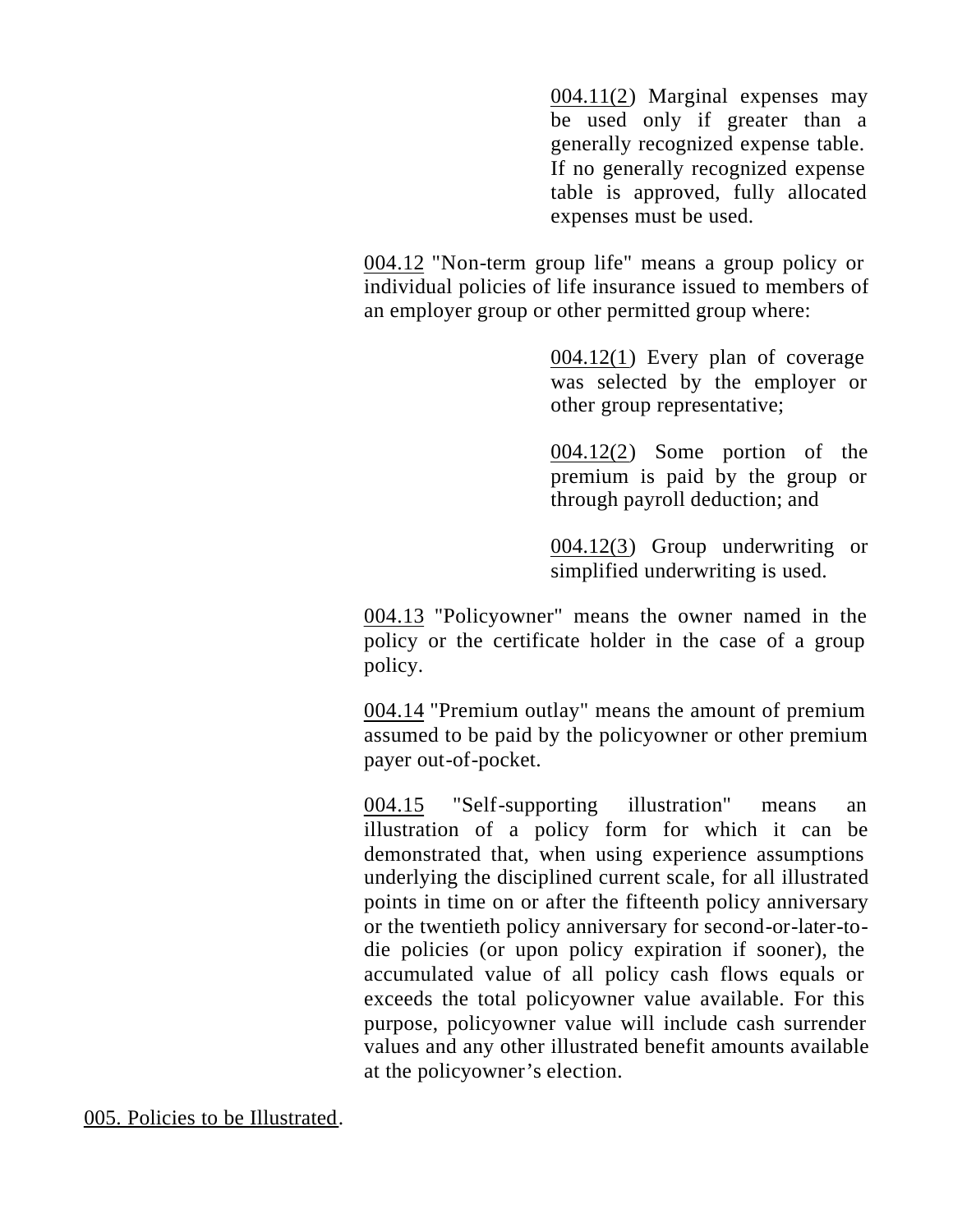005.01 Each insurer marketing policies to which this regulation is applicable shall notify the director whether a policy form is to be marketed with or without an illustration. For all policy forms being actively marketed on the effective date of this regulation, the insurer shall identify in writing those forms and whether or not an illustration will be used with them. For policy forms filed after the effective date of this regulation, the identification shall be made at the time of filing. Any previous identification may be changed by notice to the director.

005.02 If the insurer identifies a policy form as one to be marketed without an illustration, any use of an illustration for any policy using that form prior to the first policy anniversary is prohibited.

005.03 If a policy form is identified by the insurer as one to be marketed with an illustration, a basic illustration prepared and delivered in accordance with this regulation is required, except that a basic illustration need not be provided to individual members of a group or to individuals insured under multiple lives coverage issued to a single applicant unless the coverage is marketed to these individuals. The illustration furnished an applicant for a group life insurance policy or policies issued to a single applicant on multiple lives may be either an individual or composite illustration representative of the coverage on the lives of members of the group or the multiple lives covered.

005.04 Potential enrollees of non-term group life subject to this regulation shall be furnished a quotation with the enrollment materials. The quotation shall show potential policy values for sample ages and policy years on a guaranteed and non-guaranteed basis appropriate to the group and the coverage. This quotation shall not be considered an illustration for purposes of this regulation, but all information provided shall be consistent with the illustrated scale. A basic illustration shall be provided at delivery of the certificate to enrollees for non-term group life who enroll for more than the minimum premium necessary to provide pure death benefit protection. In addition, the insurer shall make a basic illustration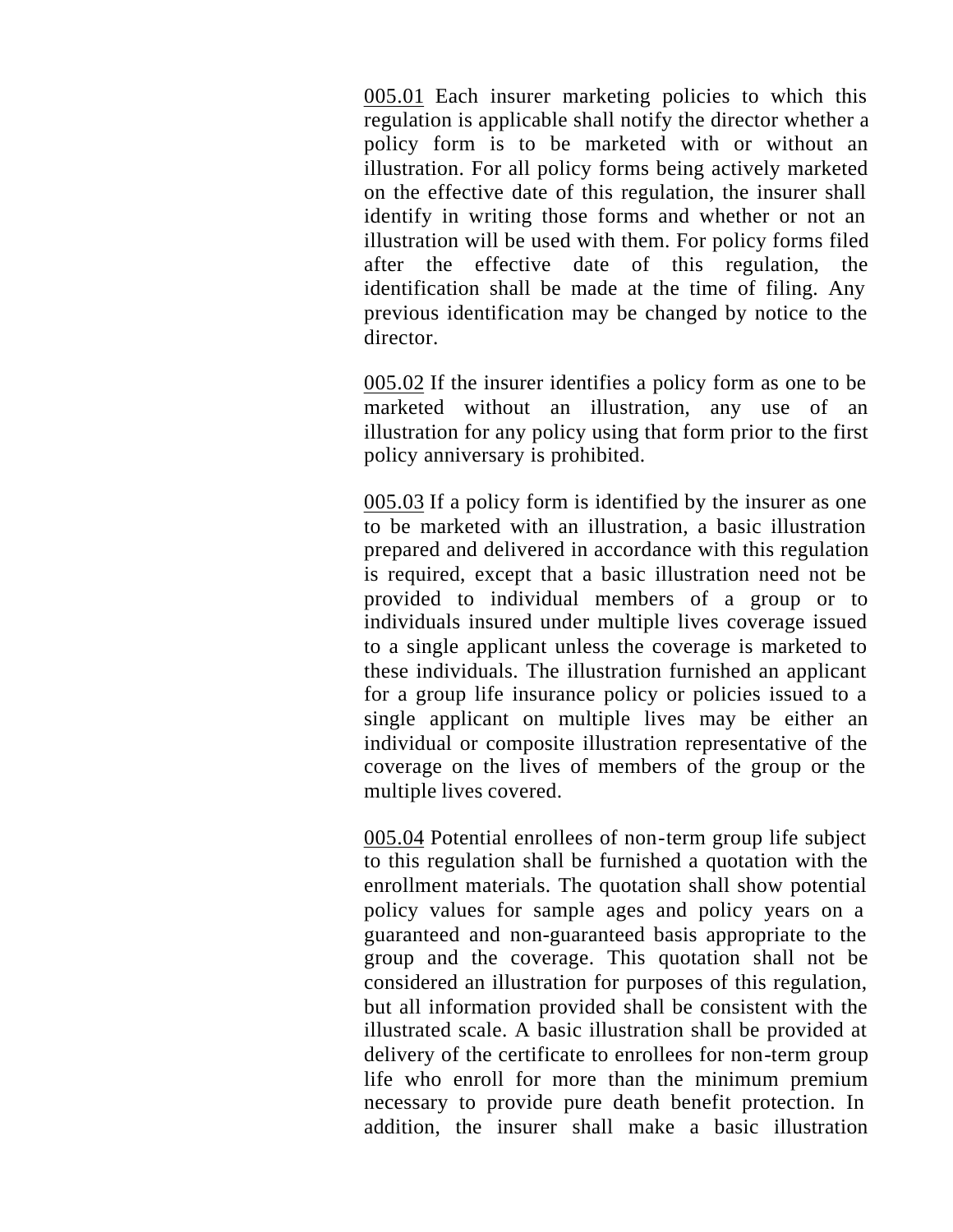available to any non-term group life enrollee who requests it.

## 006. General Rules and Prohibitions.

006.01 An illustration used in the sale of a life insurance policy shall satisfy the applicable requirements of this regulation, be clearly labeled "life insurance illustration" and contain the following basic information:

006.01(1) Name of insurer;

006.01(2) Name and business address of producer or insurer's authorized representative, if any;

006.01(3) Name, age and sex of proposed insured, except where a composite illustration is permitted under this regulation;

006.01(4) Underwriting or rating classification upon which the illustration is based;

006.01(5) Generic name of policy, the company product name, if different, and form number;

006.01(6) Initial death benefit; and

006.01(7) Dividend option election or application of non-guaranteed elements, if applicable.

006.02 When using an illustration in the sale of a life insurance policy, an insurer or its producers or other authorized representatives shall not:

> $0.0602(1)$  Represent the policy as anything other than a life insurance policy;

> 006.02(2) Use or describe nonguaranteed elements in a manner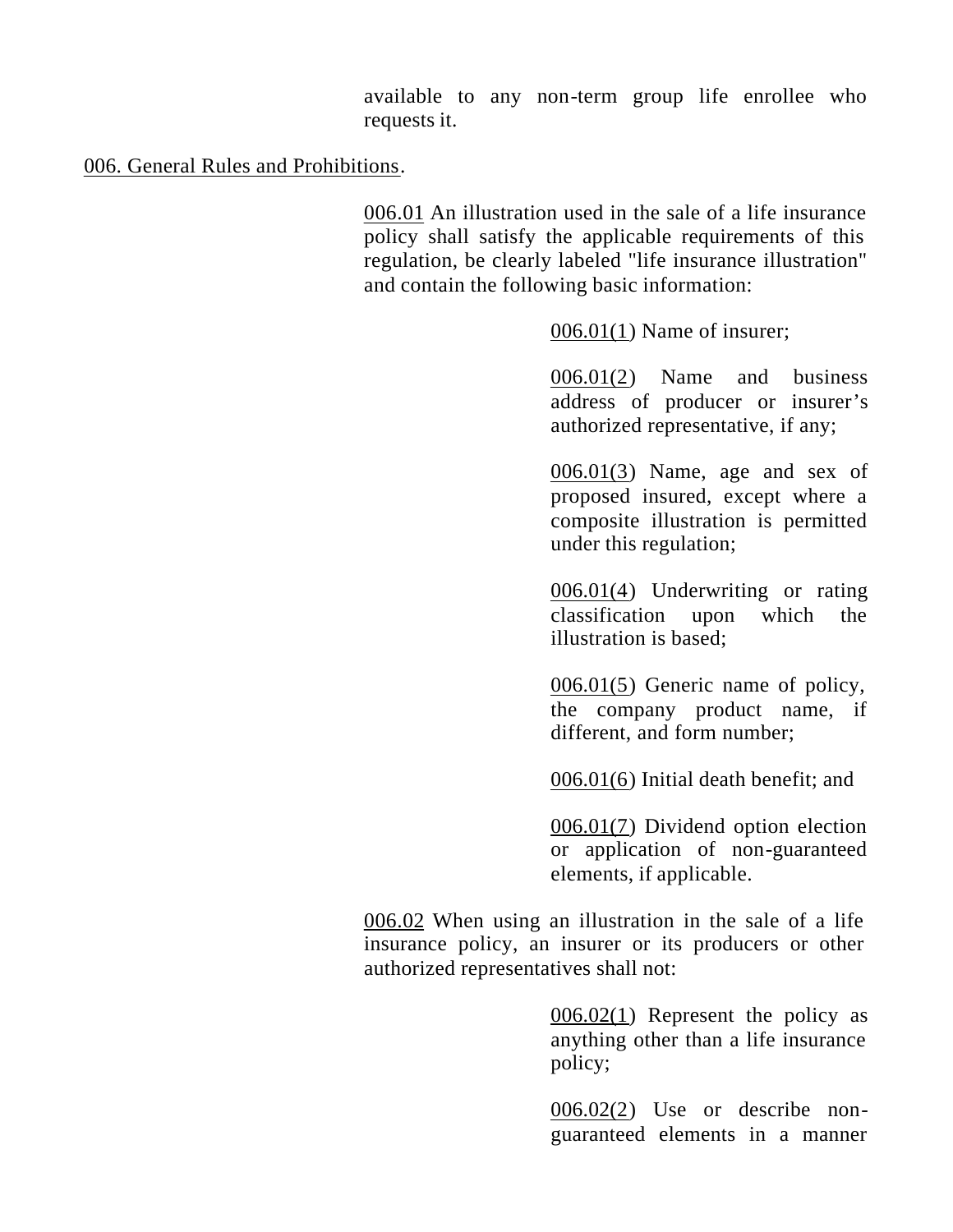that is misleading or has the capacity or tendency to mislead;

006.02(3) State or imply that the payment or amount of nonguaranteed elements is guaranteed;

006.02(4) Use an illustration that does not comply with the requirements of this regulation;

006.02(5) Use an illustration that at any policy duration depicts policy performance more favorable to the policyowner than that produced by the illustrated scale of the insurer whose policy is being illustrated;

006.02(6) Provide an applicant with an incomplete illustration;

006.02(7) Represent in any way that premium payments will not be required for each year of the policy in order to maintain the illustrated death benefits, unless that is the fact;

006.02(8) Use the term "vanish" or "vanishing premium," or a similar term that implies the policy becomes paid up, to describe a plan for using non-guaranteed elements to pay a portion of future premiums;

006.02(9) Except for policies that can never develop nonforfeiture values, use an illustration that is "lapse-supported"; or

006.02(10) Use an illustration that is not "self-supporting."

006.03 If an interest rate used to determine the illustrated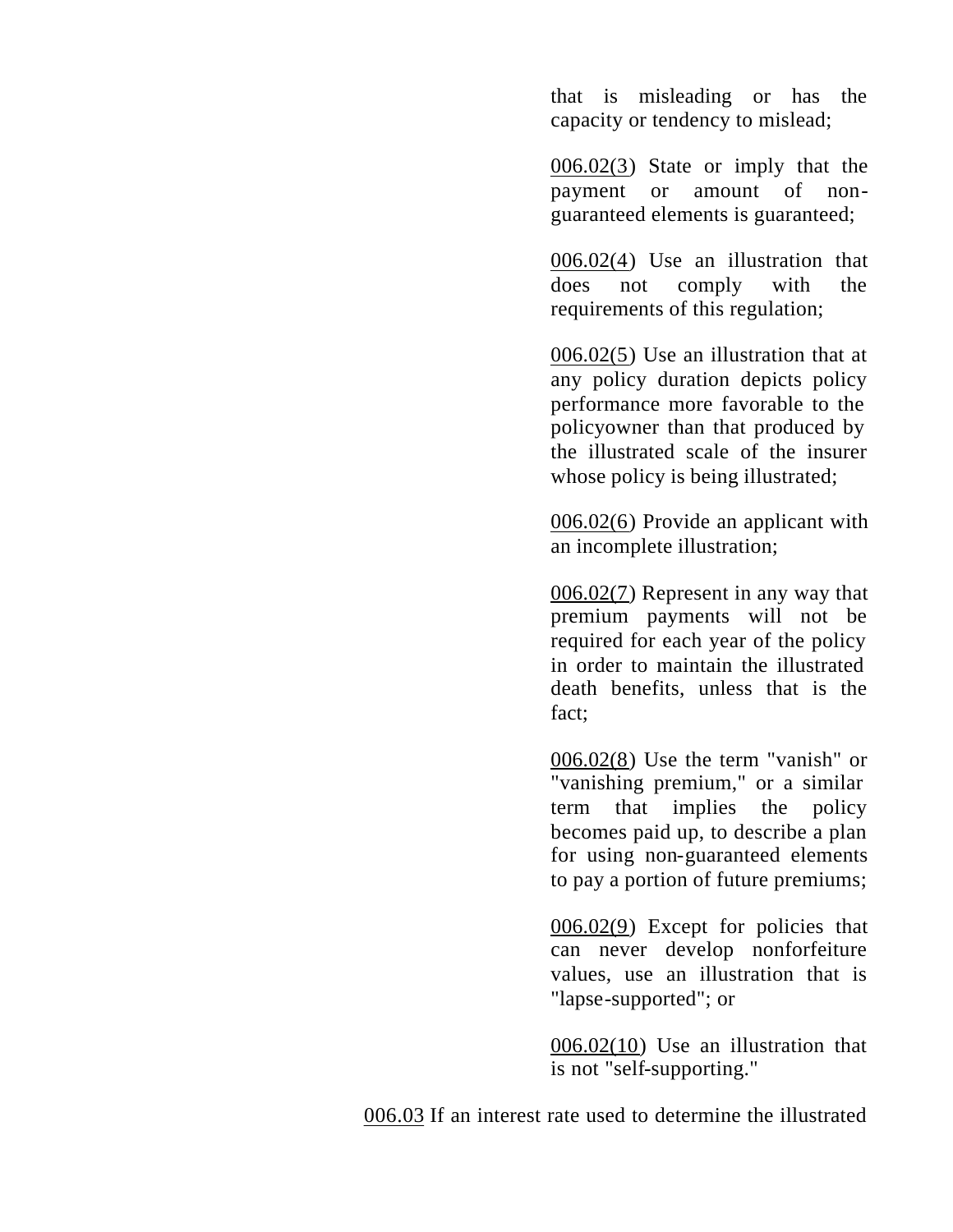non-guaranteed elements is shown, it shall not be greater than the earned interest rate underlying the disciplined current scale.

## 007. Standards for Basic Illustrations.

007.01 Format. A basic illustration shall conform with the following requirements:

> 007.01(1) The illustration shall be labeled with the date on which it was prepared.

> 007.01(2) Each page, including any explanatory notes or pages, shall be numbered and show its relationship to the total number of pages in the illustration (*e.g.,* the fourth page of a seven-page illustration shall be labeled "page 4 of 7 pages").

> 007.01(3) The assumed dates of payment receipt and benefit pay-out within a policy year shall be clearly identified.

> 007.01(4) If the age of the proposed insured is shown as a component of the tabular detail, it shall be issue age plus the numbers of years the policy is assumed to have been in force.

> 007.01(5) The assumed payments on which the illustrated benefits and values are based shall be identified as premium outlay or contract premium, as applicable. For policies that do not require a specific contract premium, the illustrated payments shall be identified as premium outlay.

> 007.01(6) Guaranteed death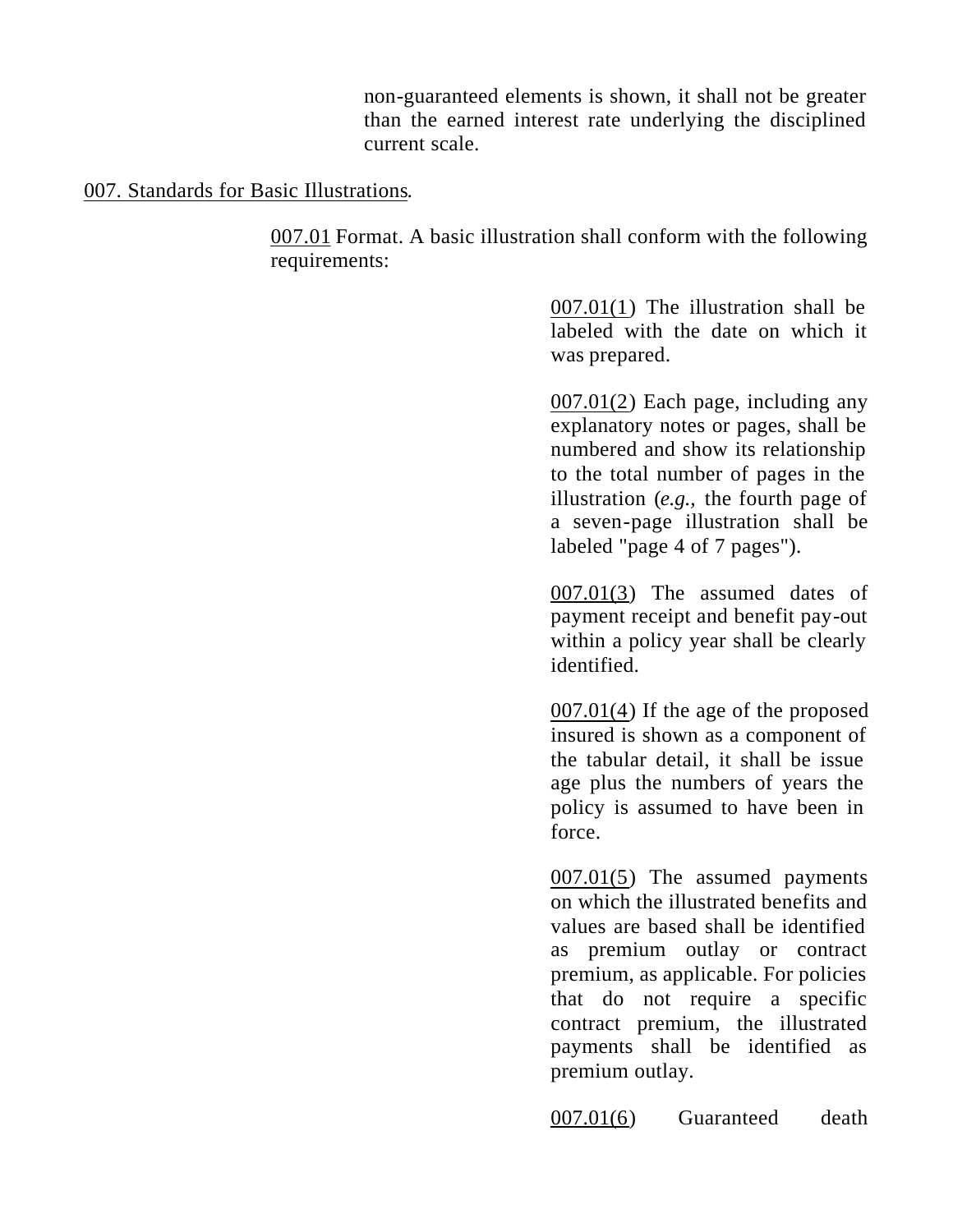benefits and values available upon surrender, if any, for the illustrated premium outlay or contract premium shall be shown and clearly labeled guaranteed.

007.01(7) If the illustration shows any non-guaranteed elements, they cannot be based on a scale more favorable to the policyowner than the insurer's illustrated scale at any duration. These elements shall be clearly labeled non-guaranteed.

007.01(8) The guaranteed elements, if any, shall be shown before corresponding non-guaranteed elements and shall be specifically referred to on any page of an illustration that shows or describes only the non-guaranteed elements (*e.g*., "see page one for guaranteed elements.")

007.01(9) The account or accumulation value of a policy, if shown, shall be identified by the name this value is given in the policy being illustrated and shown in close proximity to the corresponding value available upon surrender.

007.01(10) The value available upon surrender shall be identified by the name this value is given in the policy being illustrated and shall be the amount available to the policyowner in a lump sum after deduction of surrender charges, policy loans and policy loan interest, as applicable.

007.01(11) Illustrations may show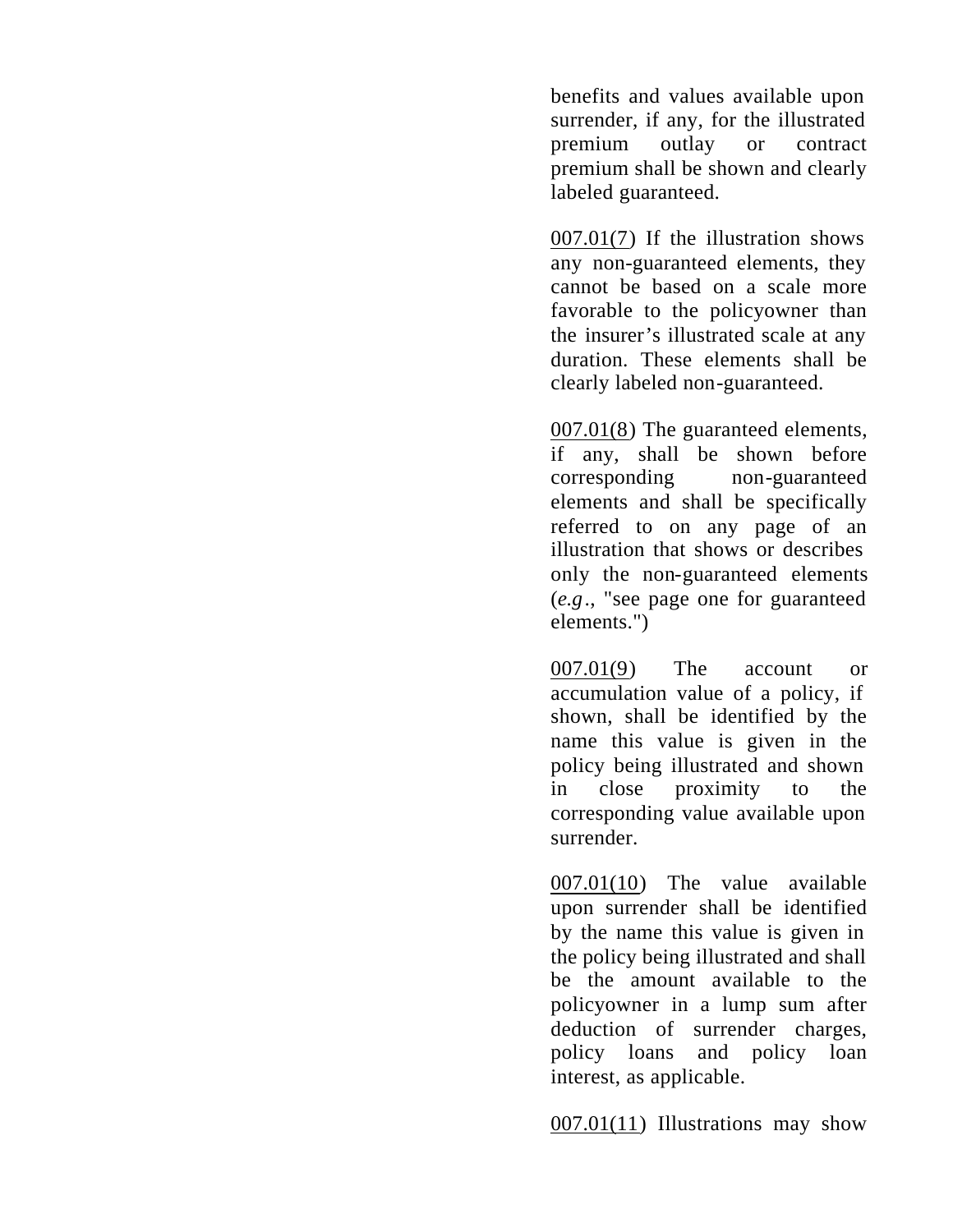policy benefits and values in graphic or chart form in addition to the tabular form.

007.01(12) Any illustration of nonguaranteed elements shall be accompanied by a statement indicating that:

#### $007.01(12)(a)$

The benefits and values are not guaranteed;

### $007.01(12)(b)$

The assumptions on which they are based are subject to change by the insurer; and

### 007.01(12)(c)

Actual results may be more or less favorable.

007.01(13) If the illustration shows that the premium payer may have the option to allow policy charges to be paid using non-guaranteed values, the illustration must clearly disclose that a charge continues to be required and that, depending on actual results, the premium payer may need to continue or resume premium outlays. Similar disclosure shall be made for premium outlay of lesser amounts or shorter durations than the contract premium. If a contract premium is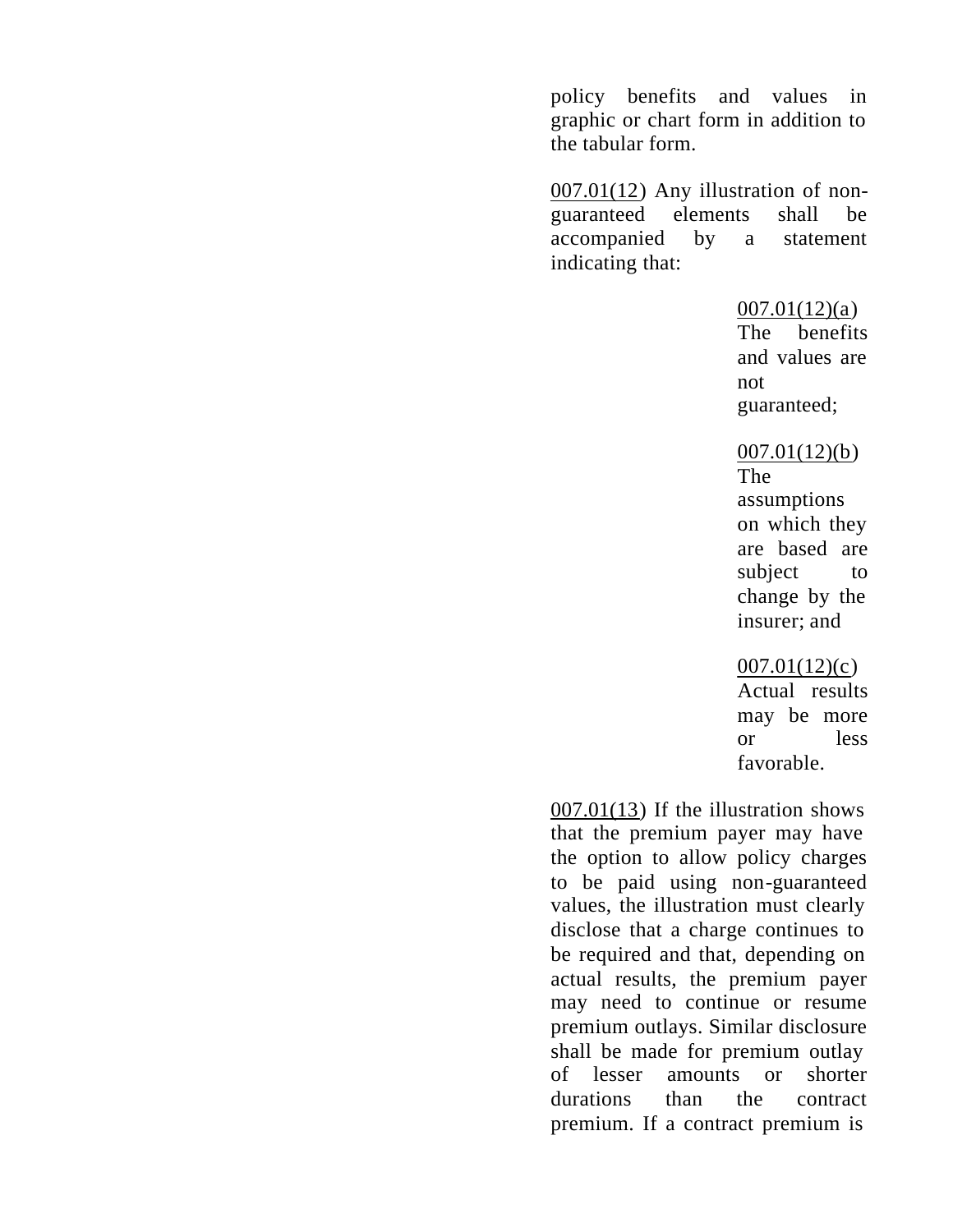due, the premium outlay display shall not be left blank or show zero unless accompanied by an asterisk or similar mark to draw attention to the fact that the policy is not paid up.

007.01(14) If the applicant plans to use dividends or policy values, guaranteed or non-guaranteed, to pay all or a portion of the contract premium or policy charges, or for any other purpose, the illustration may reflect those plans and the impact on future policy benefits and values.

007.02 Narrative Summary. A basic illustration shall include the following:

> 007.02(1) A brief description of the policy being illustrated, including a statement that it is a life insurance policy;

> 007.02(2) A brief description of the premium outlay or contract premium, as applicable, for the policy. For a policy that does not require payment of a specific contract premium, the illustration shall show the premium outlay that must be paid to guarantee coverage for the term of the contract, subject to maximum premiums allowable to qualify as a life insurance policy under the applicable provisions of the Internal Revenue Code;

> 007.02(3) A brief description of any policy features, riders or options, guaranteed or non-guaranteed, shown in the basic illustration and the impact they may have on the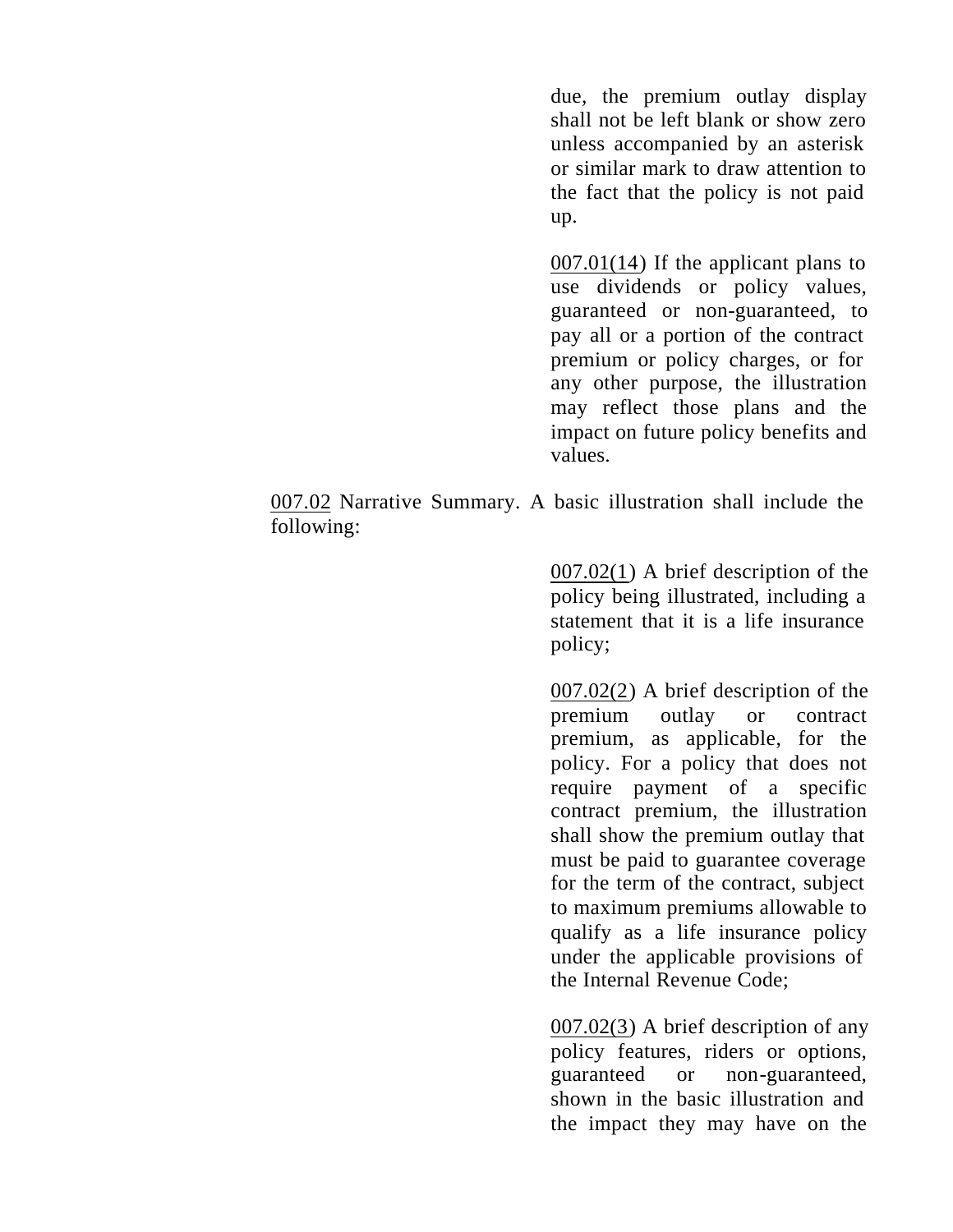benefits and values of the policy;

007.02(4) Identification and a brief definition of column headings and key terms used in the illustration; and

007.02(5) A statement containing in substance the following: "This illustration assumes that the currently illustrated nonguaranteed elements will continue unchanged for all years shown. This is not likely to occur, and actual results may be more or less favorable than those shown."

### 007.03 Numeric Summary.

007.03(1) Following the narrative summary, a basic illustration shall include a numeric summary of the death benefits and values and the premium outlay and contract premium, as applicable. For a policy that provides for a contract premium, the guaranteed death benefits and values shall be based on the contract premium. This summary shall be shown for at least policy years five (5), ten (10) and twenty (20) and at age 70, if applicable, on the three bases shown below. For multiple life policies the summary shall show policy years five (5), ten (10), twenty (20) and thirty (30).

> 007.03(1)(a) Policy guarantees;

> > $007.03(1)(b)$ Insurer's illustrated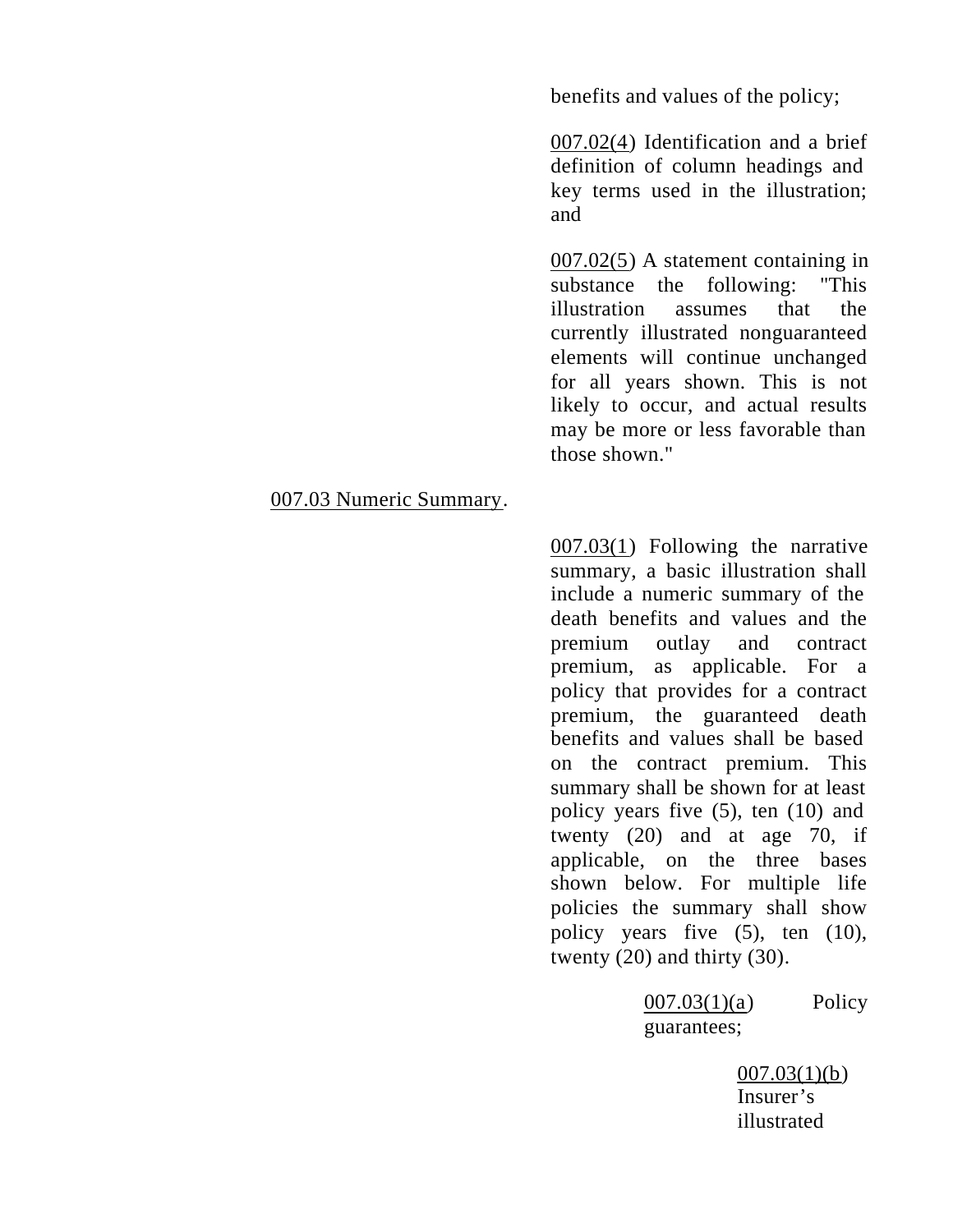scale;

 $007.03(1)(c)$ Insurer's illustrated scale used but with the nonguaranteed elements reduced as follows: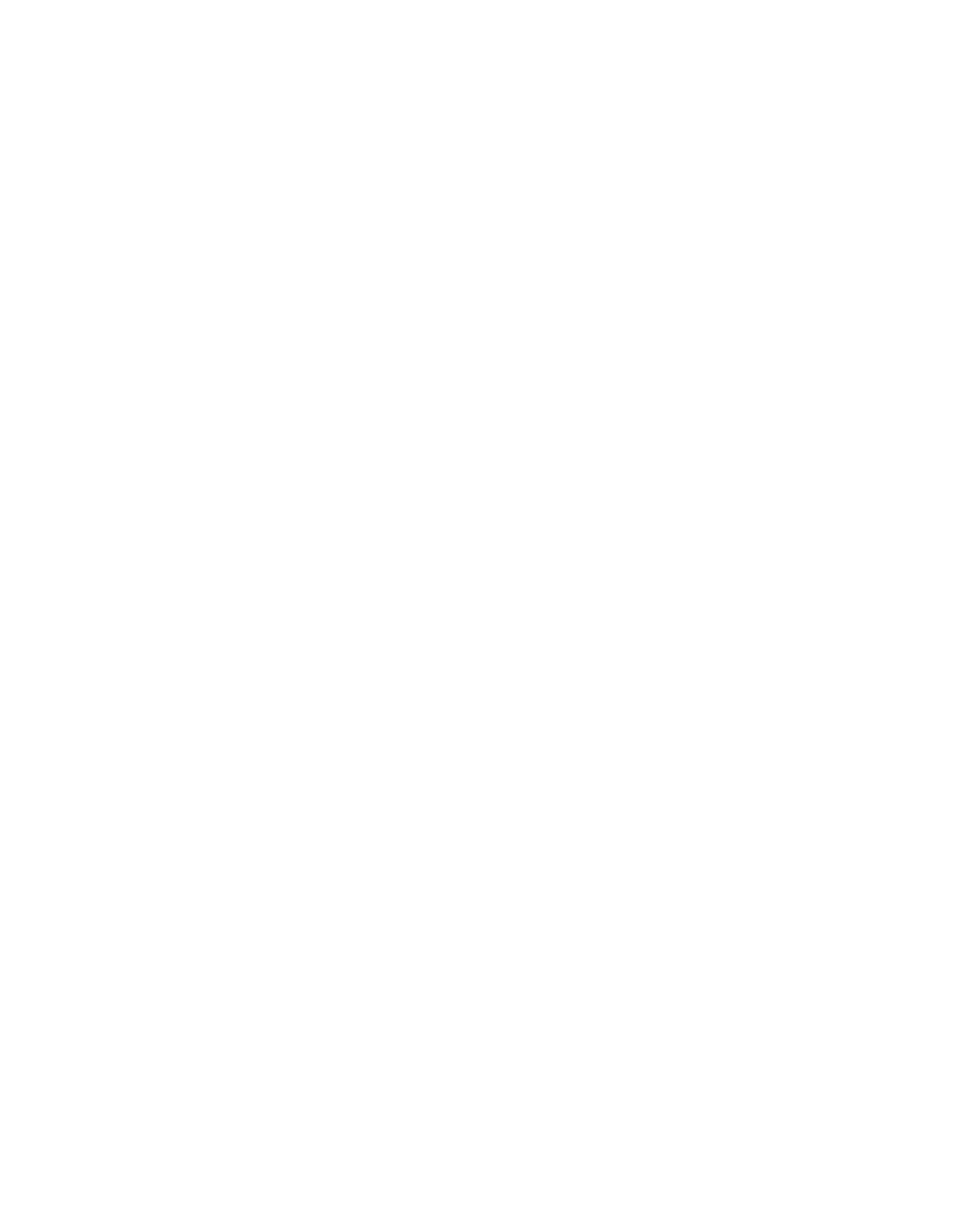007.03(2) In addition, if coverage would cease prior to policy maturity or age 100, the year in which coverage ceases shall be identified for each of the three (3) bases.

007.04 Statements. Statements substantially similar to the following shall be included on the same page as the numeric summary and signed by the applicant, or the policyowner in the case of an illustration provided at time of delivery, as required in this regulation.

> 007.04(1) A statement to be signed and dated by the applicant or policyowner reading as follows: "I have received a copy of this illustration and understand that any non-guaranteed elements illustrated are subject to change and could be either higher or lower. The agent has told me they are not guaranteed."

> 007.04(2) A statement to be signed and dated by the insurance producer or other authorized representative of the insurer reading as follows: "I certify that this illustration has been presented to the applicant and that I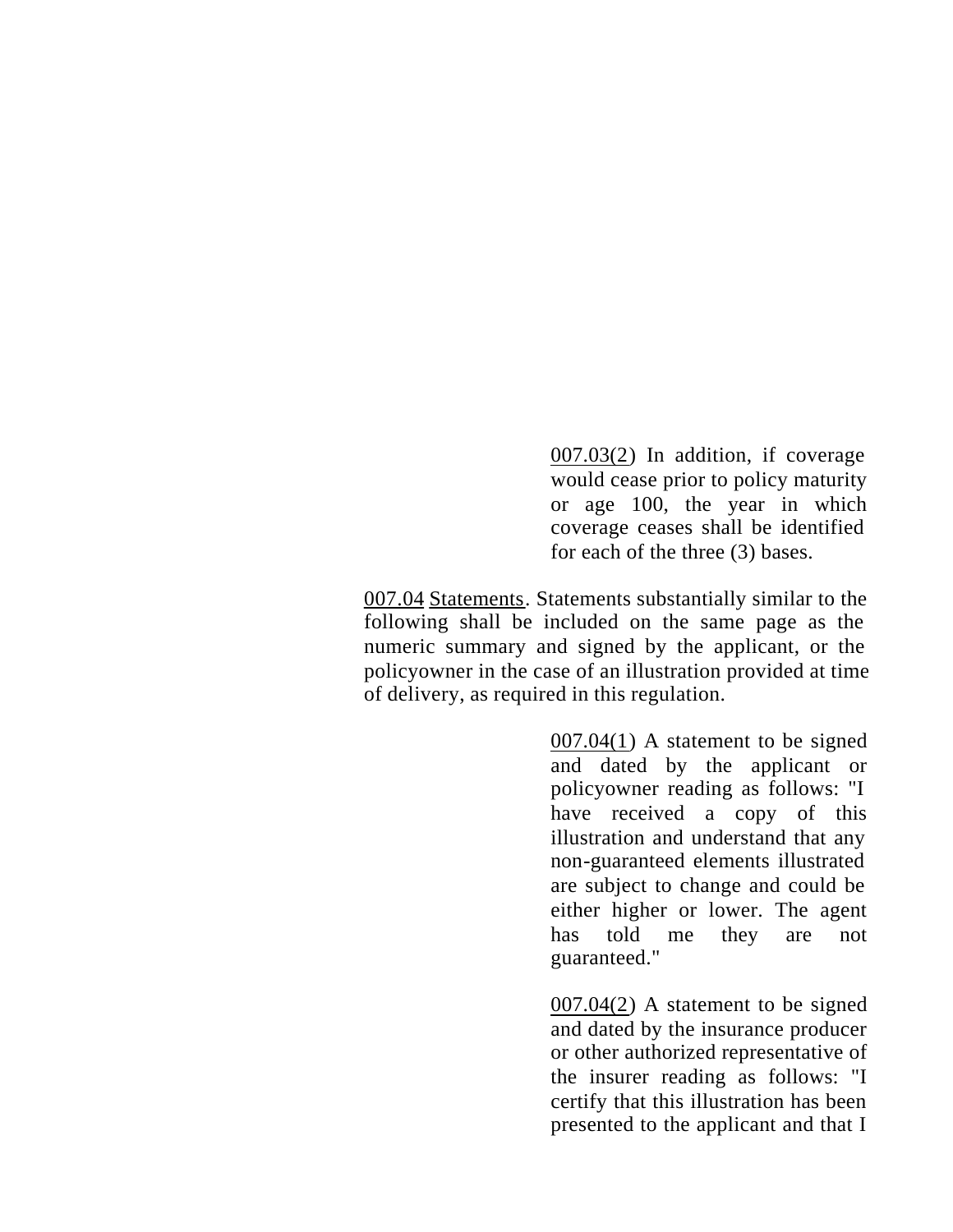have explained that any nonguaranteed elements illustrated are subject to change. I have made no statements that are inconsistent with the illustration."

### 007.05 Tabular Detail.

007.05(1) A basic illustration shall include the following for at least each policy year from one (1) to ten (10) and for every fifth policy year thereafter ending at age 100, policy maturity or final expiration; and except for term insurance beyond the 20th year, for any year in which the premium outlay and contract premium, if applicable, is to change:

### $007.05(1)(a)$

The premium outlay and mode the applicant plans to pay and the contract premium, as applicable;

#### $007.05(1)(b)$

The corresponding guaranteed death benefit, as provided in the policy; and

#### $007.05(1)(c)$

The corresponding guaranteed value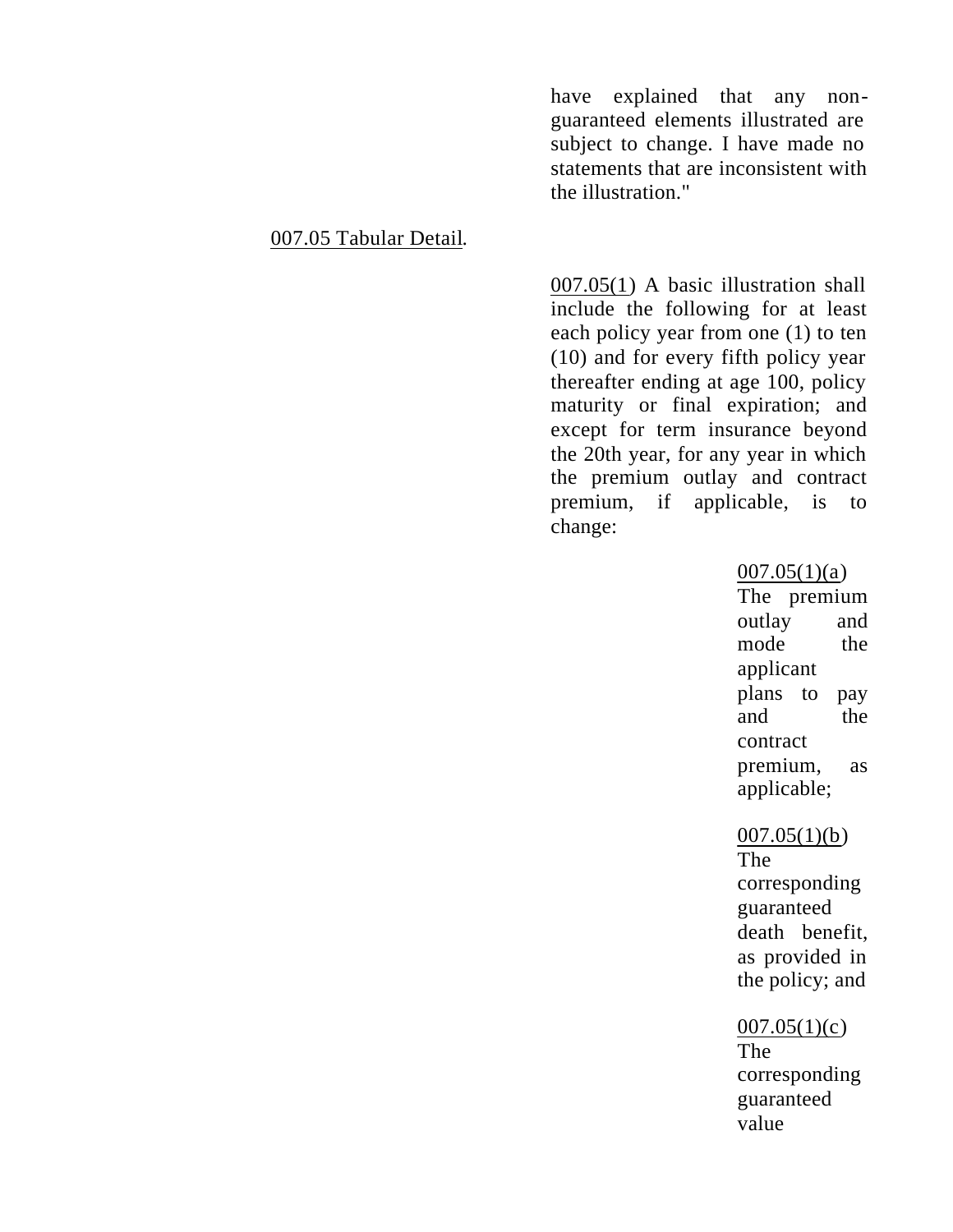available upon surrender, as provided in the policy.

007.05(2) For a policy that provides for a contract premium, the guaranteed death benefit and value available upon surrender shall correspond to the contract premium.

007.05(3) Non-guaranteed elements may be shown if described in the contract. In the case of an illustration for a policy on which the insurer intends to credit terminal dividends, they may be shown if the insurer's current practice is to pay terminal dividends. If any nonguaranteed elements are shown they must be shown at the same durations as the corresponding guaranteed elements, if any. If no guaranteed benefit or value is available at any duration for which a non-guaranteed benefit or value is shown, a zero shall be displayed in the guaranteed column.

### 008. Standards for Supplemental Illustrations.

008.01 A supplemental illustration may be provided so long as:

008.01(1) It is appended to, accompanied by or preceded by a basic illustration that complies with this regulation;

008.01(2) The non-guaranteed elements shown are not more favorable to the policyowner than the corresponding elements based on the scale used in the basic illustration;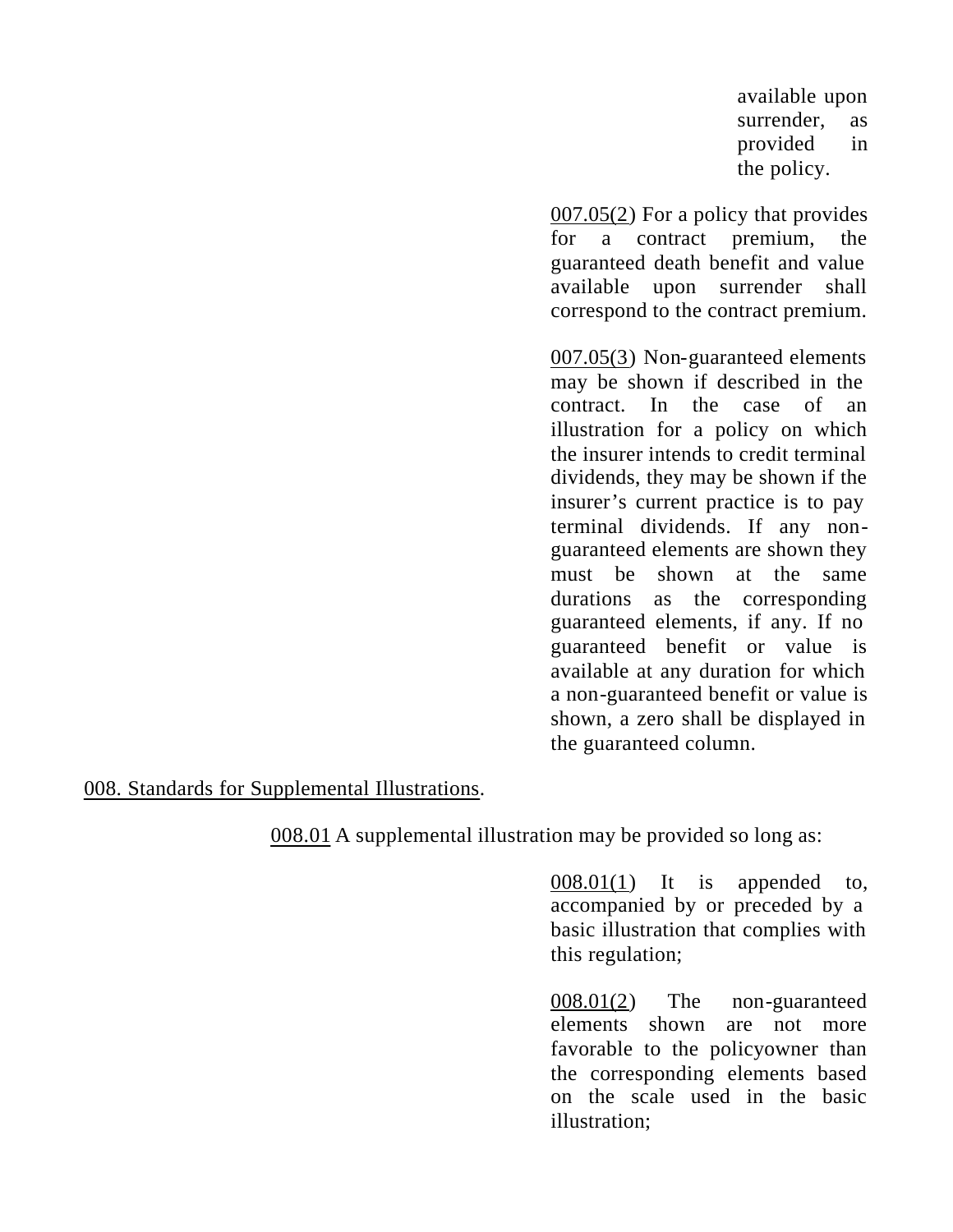008.01(3) It contains the same statement required of a basic illustration that non-guaranteed elements are not guaranteed; and

008.01(4) For a policy that has a contract premium, the contract premium underlying the supplemental illustration is equal to the contract premium shown in the basic illustration. For policies that do not require a contract premium, the premium outlay underlying the supplemental illustration shall be equal to the premium outlay shown in the basic illustration.

008.02 The supplemental illustration shall include a notice referring to the basic illustration for guaranteed elements and other important information.

## 009. Delivery of Illustration and Record Retention.

009.01

009.01(1) If a basic illustration is used by an insurance producer or other authorized representative of the insurer in the sale of a life insurance policy and the policy is applied for as illustrated, a copy of that illustration, signed in accordance with this regulation, shall be submitted to the insurer at the time of policy application. A copy also shall be provided to the applicant.

 $009.01(2)$  If the policy is issued other than as applied for, a revised basic illustration conforming to the policy as issued shall be sent with the policy. The revised illustration shall conform to the requirements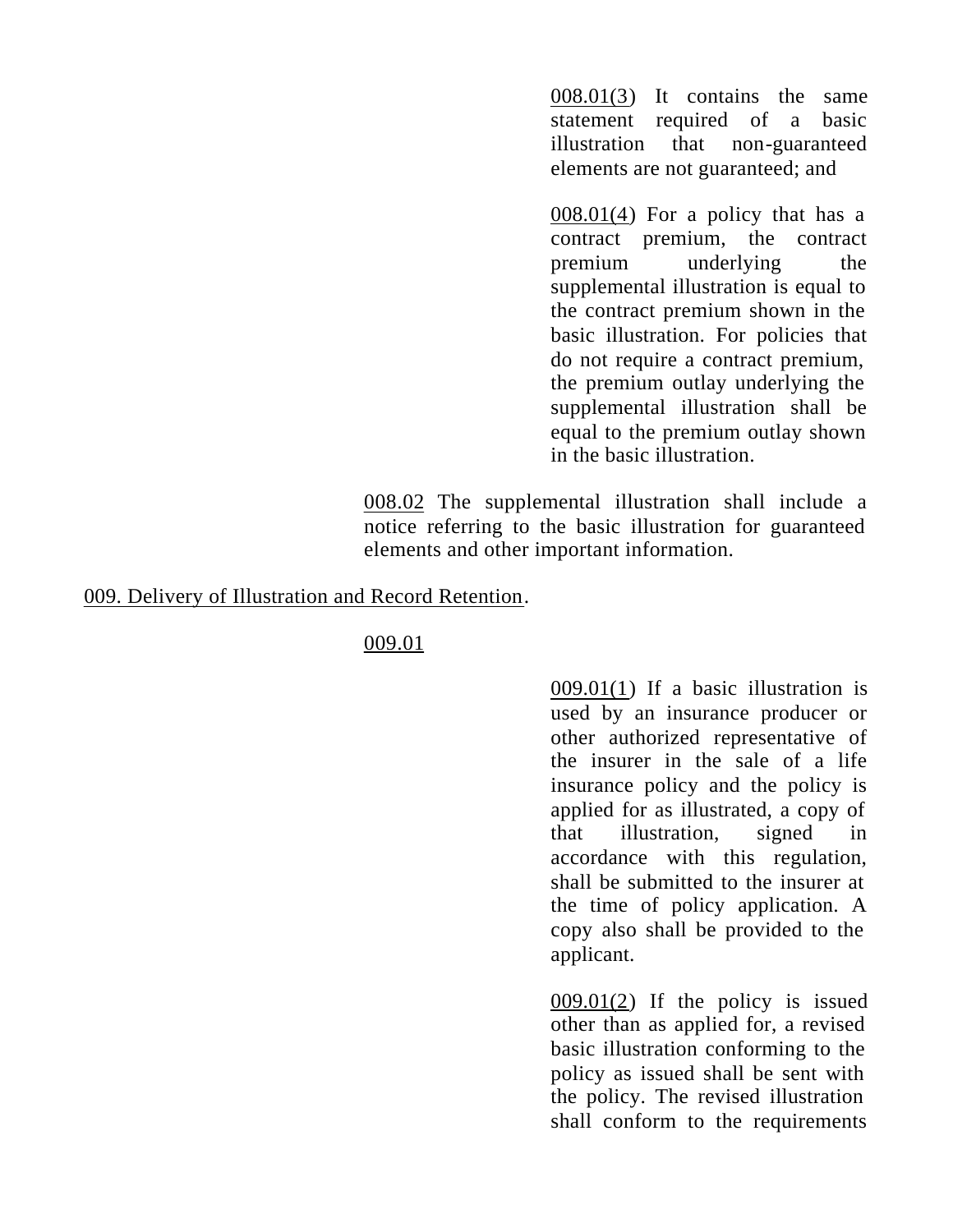of this regulation, shall be labeled "Revised Illustration" and shall be signed and dated by the applicant or policyowner and producer or other authorized representative of the insurer no later than the time the policy is delivered. A copy shall be provided to the insurer and the policyowner.

009.02(1) If no illustration is used by an insurance producer or other authorized representative in the sale of a life insurance policy or if the policy is applied for other than as illustrated, the producer or representative shall certify to that effect in writing on a form provided by the insurer. On the same form the applicant shall acknowledge that no illustration conforming to the policy applied for was provided and shall further acknowledge an understanding that an illustration conforming to the policy as issued will be provided no later than at the time of policy delivery. This form shall be submitted to the insurer at the time of policy application.

 $009.02(2)$  If the policy is issued, a basic illustration conforming to the policy as issued shall be sent with the policy and signed no later than the time the policy is delivered. A copy shall be provided to the insurer and the policyowner.

009.03 If the basic illustration or revised illustration is sent to the applicant or policyowner by mail from the insurer, it shall include instructions for the applicant or policyowner to sign the duplicate copy of the numeric

## 009.02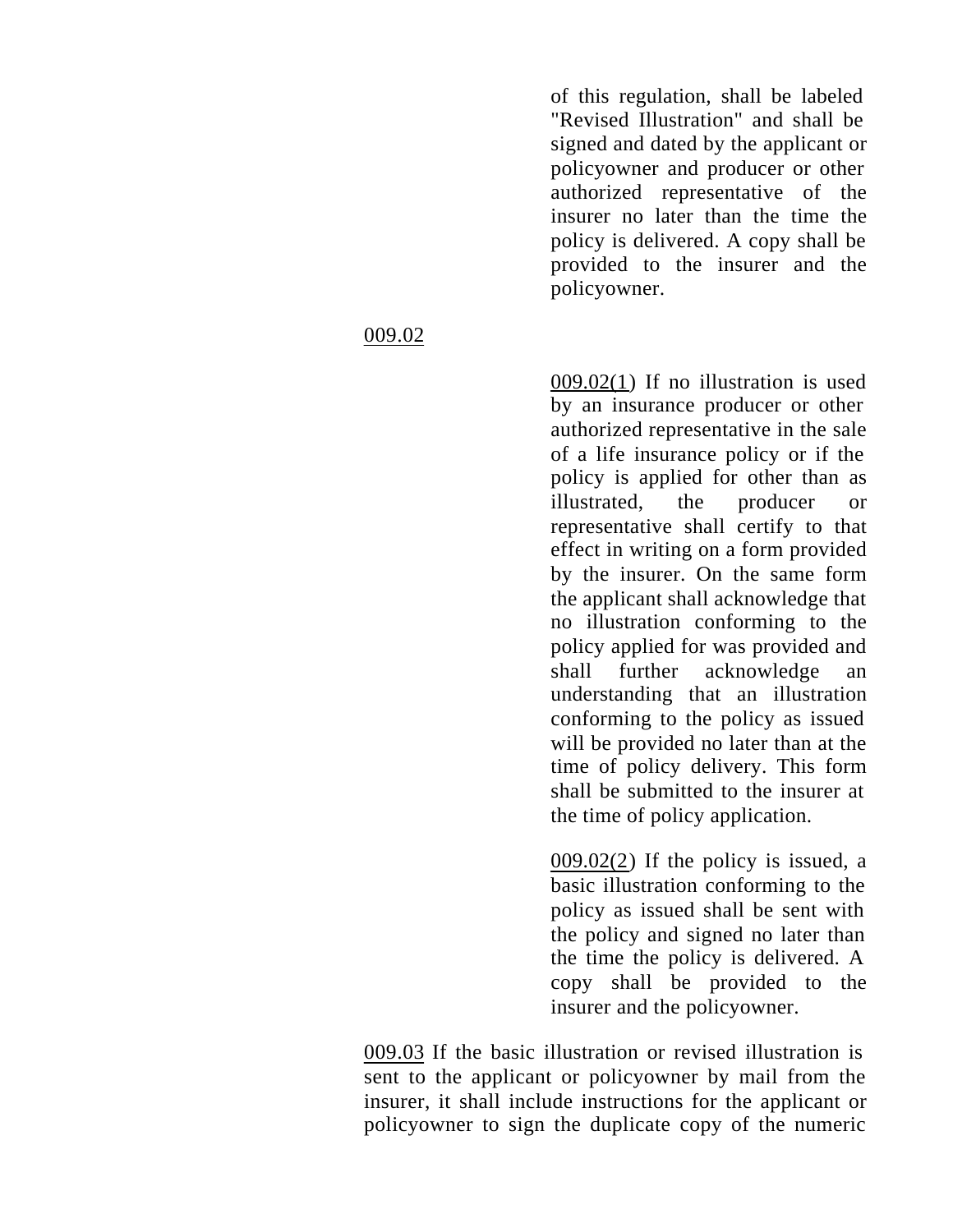summary page of the illustration for the policy issued and return the signed copy to the insurer. The insurer's obligation under this subsection shall be satisfied if it can demonstrate that it has made a diligent effort to secure a signed copy of the numeric summary page. The requirement to make a diligent effort shall be deemed satisfied if the insurer includes in the mailing a selfaddressed postage prepaid envelope with instructions for the return of the signed numeric summary page.

009.04 A copy of the basic illustration and a revised basic illustration, if any, signed as applicable, along with any certification that either no illustration was used or that the policy was applied for other than as illustrated, shall be retained by the insurer until three (3) years after the policy is no longer in force. A copy need not be retained if no policy is issued.

### 010. Annual Report; Notice to Policyholders.

010.01 In the case of a policy designated as one for which illustrations will be used, the insurer shall provide each policyowner with an annual report on the status of the policy that shall contain at least the following information:

> 010.01(1) For universal life policies, the report shall include the following:

> > $010.01(1)(a)$ The beginning and end date of the current report period;

### $010.01(1)(b)$

The policy value at the end of the previous report period and at the end of the current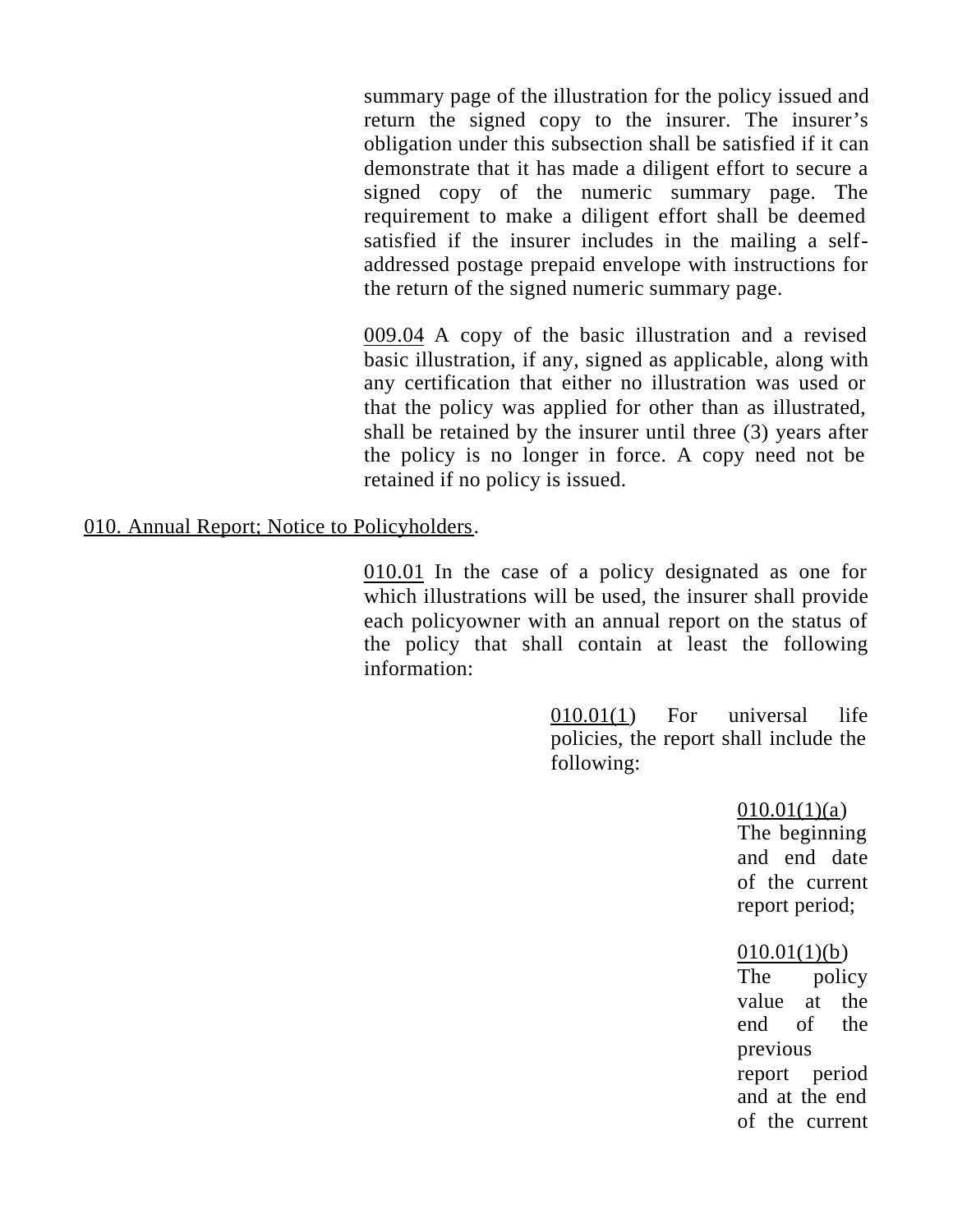## report period;

#### $010.01(1)(c)$

The total amounts that have been credited or debited to the policy value during the current report period, identifying each by type (e.g., interest, mortality, expense and riders);

#### $010.01(1)(d)$

The current death benefit at the end of the current report period on each life covered by the policy;

## $010.01(1)(e)$

The net cash surrender value of the policy as of the end of the current report period;

#### $010.01(1)(f)$

The amount of outstanding loans, if any, as of the end of the current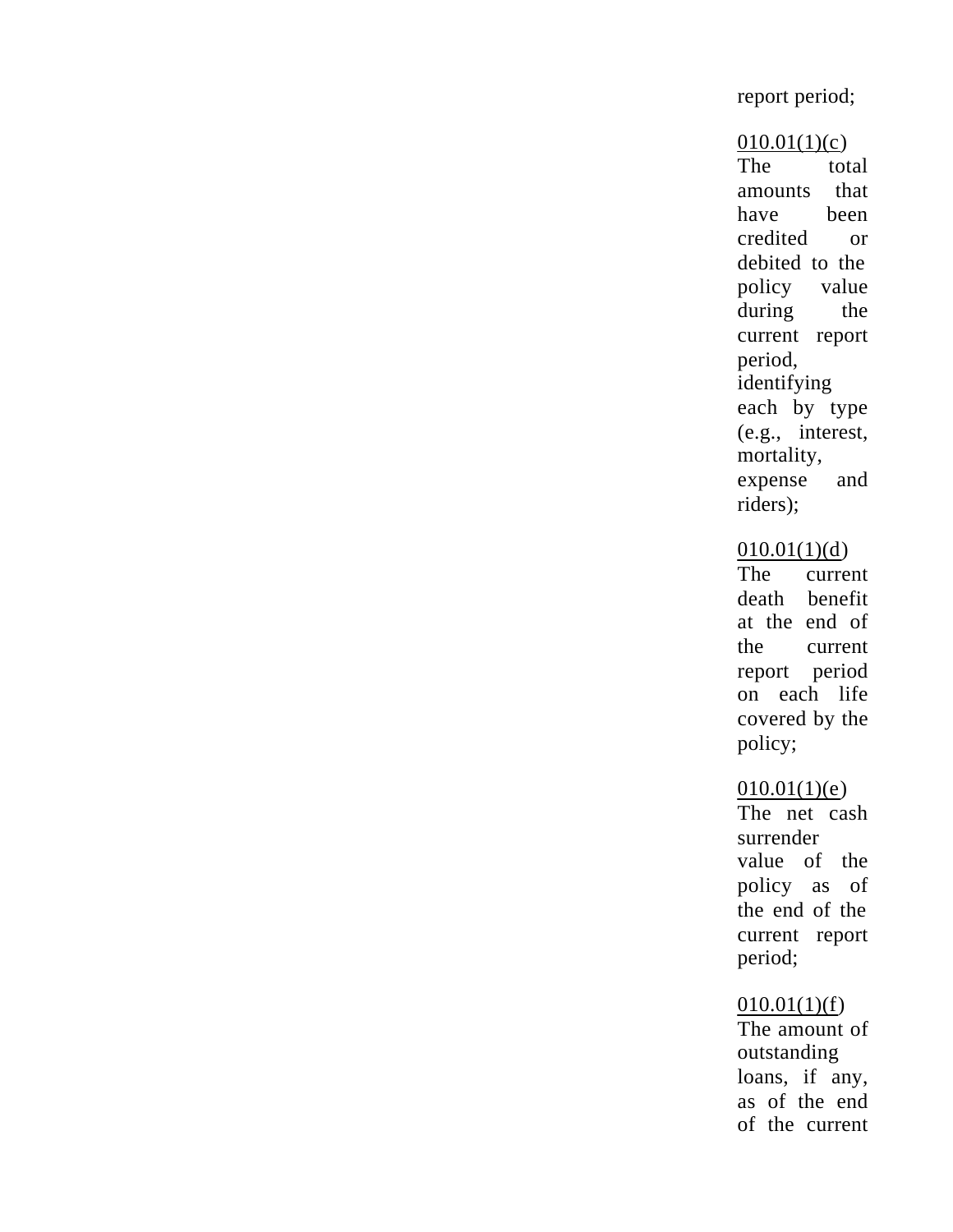report period; and

 $010.01(1)(g)$ For fixed premium policies: If, assuming guaranteed interest, mortality and expense loads and continued scheduled premium payments, the policy's net cash surrender value is such that it would not maintain insurance in force until the end of the next reporting period, a notice to this effect shall be included in the report; or

# $010.01(1)(h)$

For flexible premium policies:

If, assuming guaranteed interest, mortality and expense loads, the policy's net cash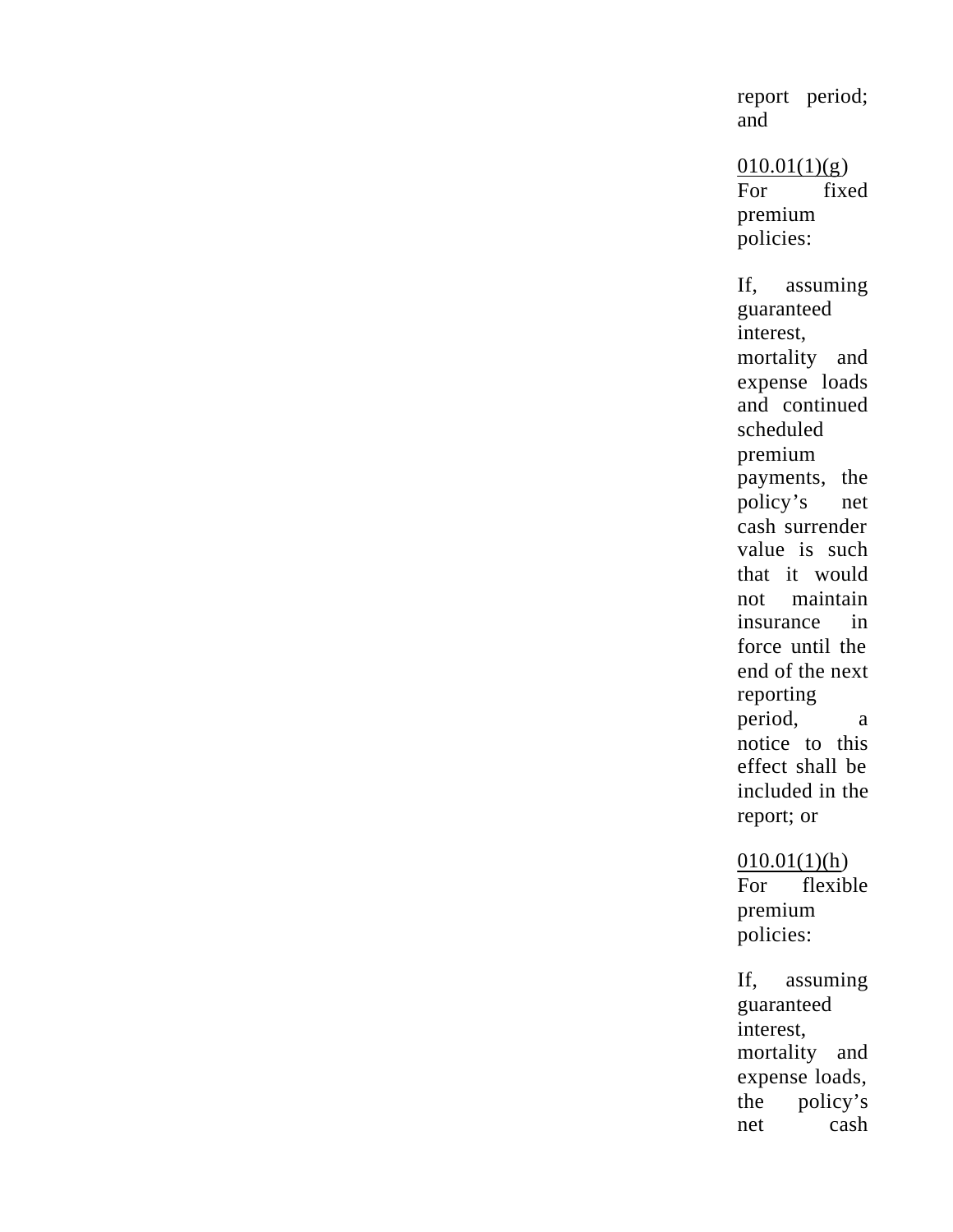surrender value will not maintain insurance in force until the end of the next reporting period unless further premium payments are made, a notice to this effect shall be included in the report.

010.01(2) For all other policies, where applicable:

> 010.01(2)(a) Current death benefit;

> 010.01(2)(b) Annual contract premium;

> 010.01(2)(c) Current cash surrender value;

> 010.01(2)(d) Current dividend;

> $010.01(2)(e)$  Application of current dividend; and

> 010.01(2)(f) Amount of outstanding loan.

010.01(3) Insurers writing life insurance policies that do not build nonforfeiture values shall only be required to provide an annual report with respect to these policies for those years when a change has been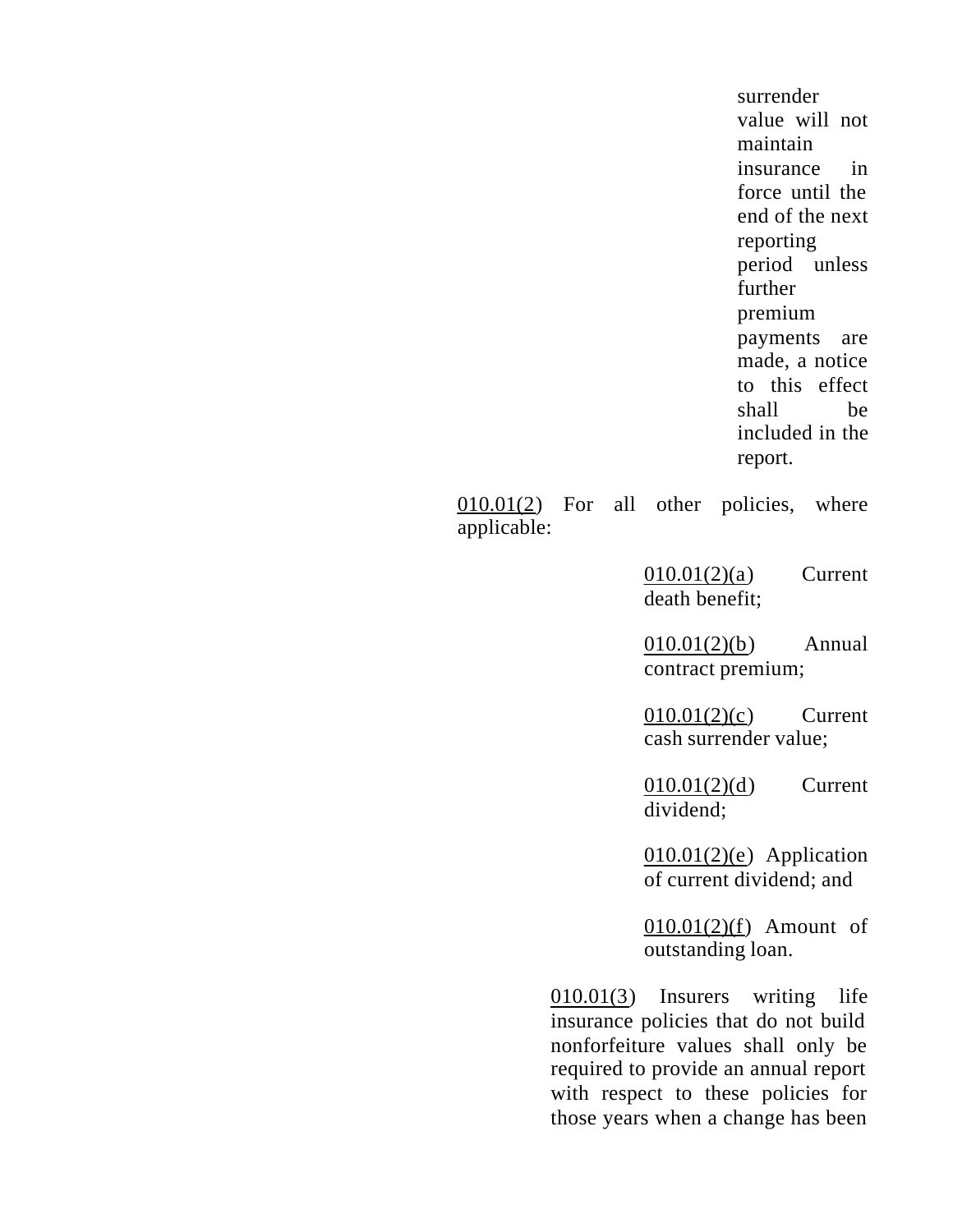made to nonguaranteed policy elements by the insurer."

010.02 If the annual report does not include an in force illustration, it shall contain the following notice displayed prominently: "**IMPORTANT POLICYOWNER NOTICE:** You should consider requesting more detailed information about your policy to understand how it may perform in the future. You should not consider replacement of your policy or make changes in your coverage without requesting a current illustration. You may annually request, without charge, such an illustration by calling [insurer's phone number], writing to [insurer's name] at [insurer's address] or contacting your agent. If you do not receive a current illustration of your policy within 30 days from your request, you should contact your state insurance department." The insurer may vary the sequential order of the methods for obtaining an in force illustration.

010.03 Upon the request of the policyowner, the insurer shall furnish an in force illustration of current and future benefits and values based on the insurer's present illustrated scale. This illustration shall comply with the requirements of subsections 006.01, 006.02, 007.01 and 007.05. No signature or other acknowledgment of receipt of this illustration shall be required.

010.04 If an adverse change in non-guaranteed elements that could affect the policy has been made by the insurer since the last annual report, the annual report shall contain a notice of that fact and the nature of the change prominently displayed.

011. Annual Certifications.

011.01 The board of directors of each insurer shall appoint one or more illustration actuaries.

011.02 The illustration actuary shall certify that the disciplined current scale used in illustrations is in conformity with the Actuarial Standard of Practice for Compliance with the NAIC Model Regulation on Life Insurance Illustrations promulgated by the Actuarial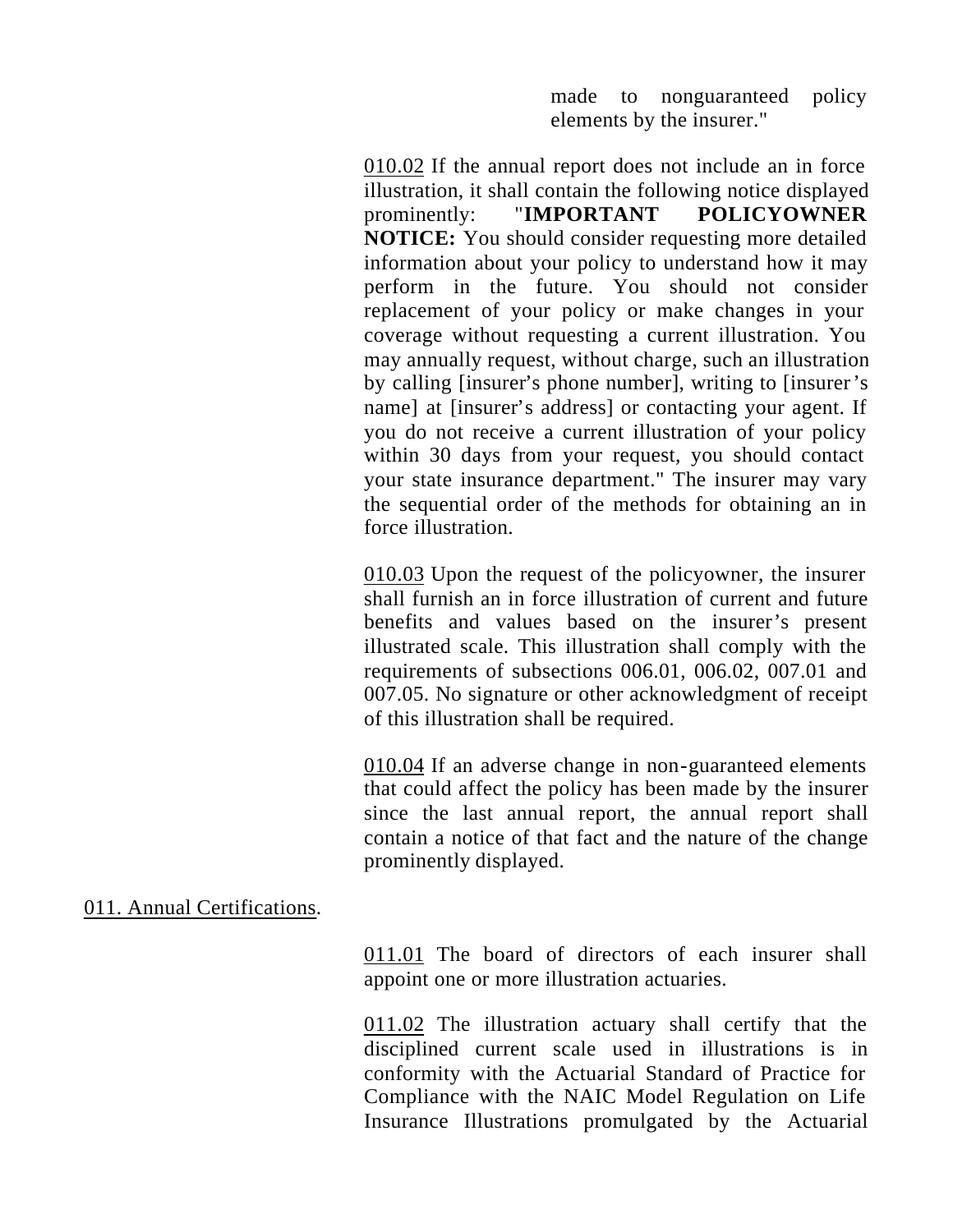Standards Board, and that the illustrated scales used in insurer-authorized illustrations meet the requirements of this regulation.

011.03 The illustration actuary shall:

 $011.03(1)$  Be a member in good standing of the American Academy of Actuaries;

011.03(2) Be familiar with the standard of practice regarding life insurance policy illustrations;

011.03(3) Not have been found by the director, following appropriate notice and hearing to have:

> 011.03(3)(a) Violated any provision of, or any obligation imposed by, the insurance law or other law in the course of his or her dealings as an illustration actuary;

## 011.03(3)(b)

Been found guilty of fraudulent or dishonest practices;

 $011.03(3)(c)$ Demonstrated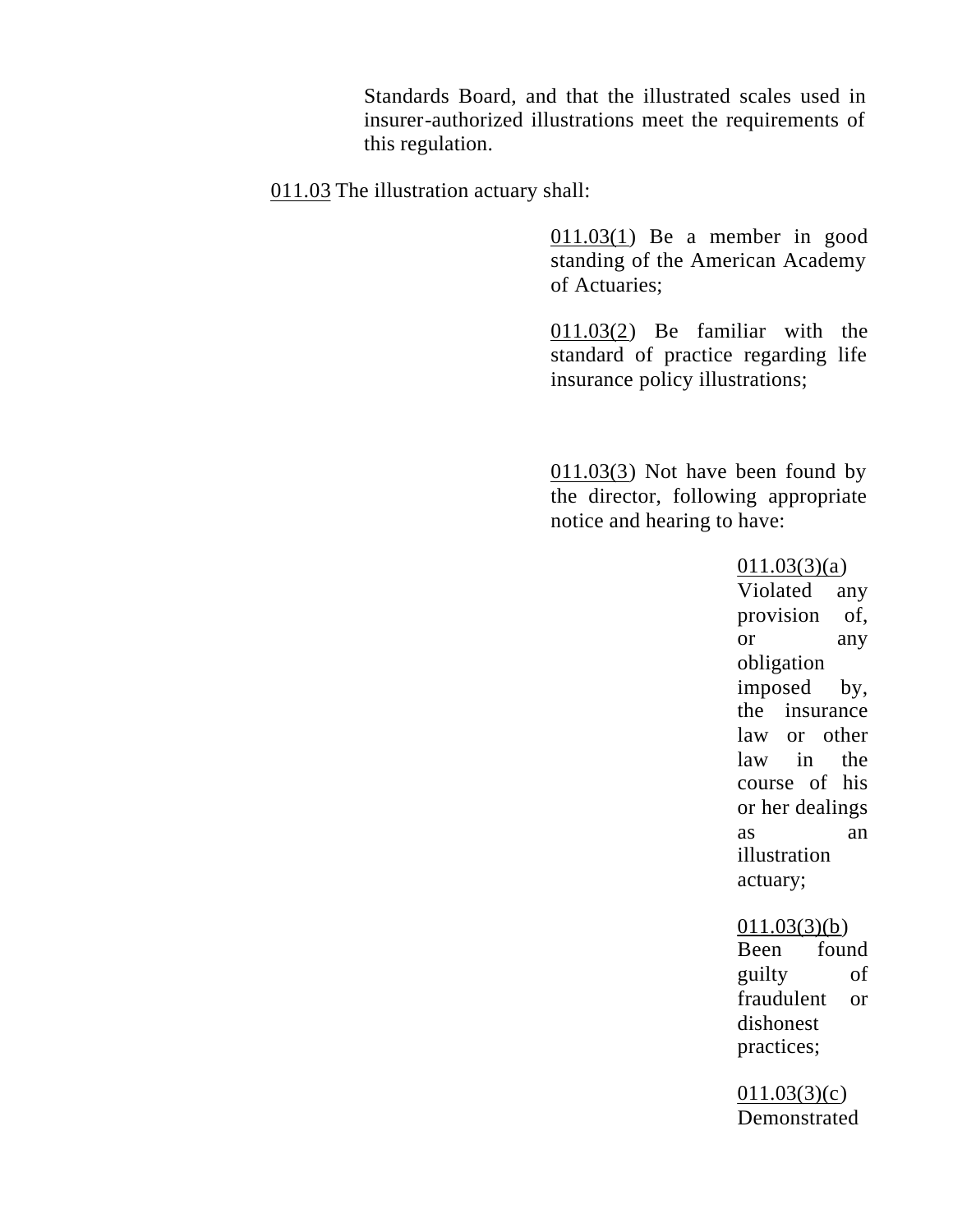his or her incompetence, lack of cooperation, or untrustworthine to act as an illustration actuary; or

#### 011.03(3)(d)

Resigned or been removed as an illustration actuary within the past five (5) years as a result of acts or omissions indicated in any adverse report on examination or as a result of a failure to adhere to generally acceptable actuarial standards;

011.03(4) Not fail to notify the director of any action taken by a commissioner or a director of another state similar to that under subsection 011.03(3) above;

011.03(5) Disclose in the annual certification whether, since the last certification, a currently payable scale applicable for business issued within the previous five (5) years and within the scope of the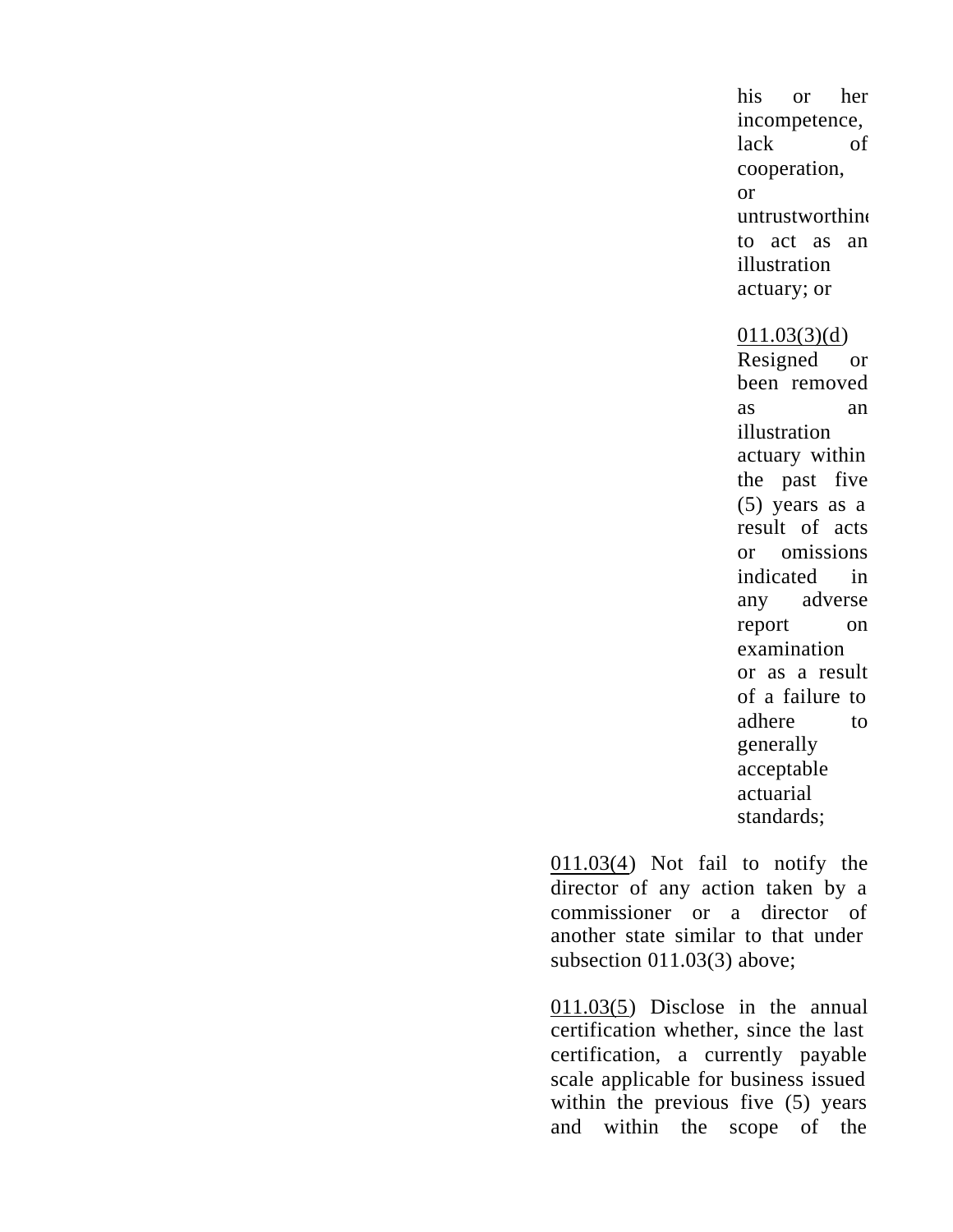certification has been reduced for reasons other than changes in the experience factors underlying the disciplined current scale. If nonguaranteed elements illustrated for new policies are not consistent with those illustrated for similar in force policies, this must be disclosed in the annual certification. If nonguaranteed elements illustrated for both new and in force policies are not consistent with the nonguaranteed elements actually being paid, charged or credited to the same or similar forms, this must be disclosed in the annual certification; and

011.03(6) Disclose in the annual certification the method used to allocate overhead expenses for all illustrations:

 $\equiv$ 

011.03(6)(a) Fully allocated expenses;

 $011.03(6)(b)$ Marginal expenses; or

#### $011.03(6)(c)$  A

generally recognized expense table based on fully allocated expenses representing a significant portion of insurance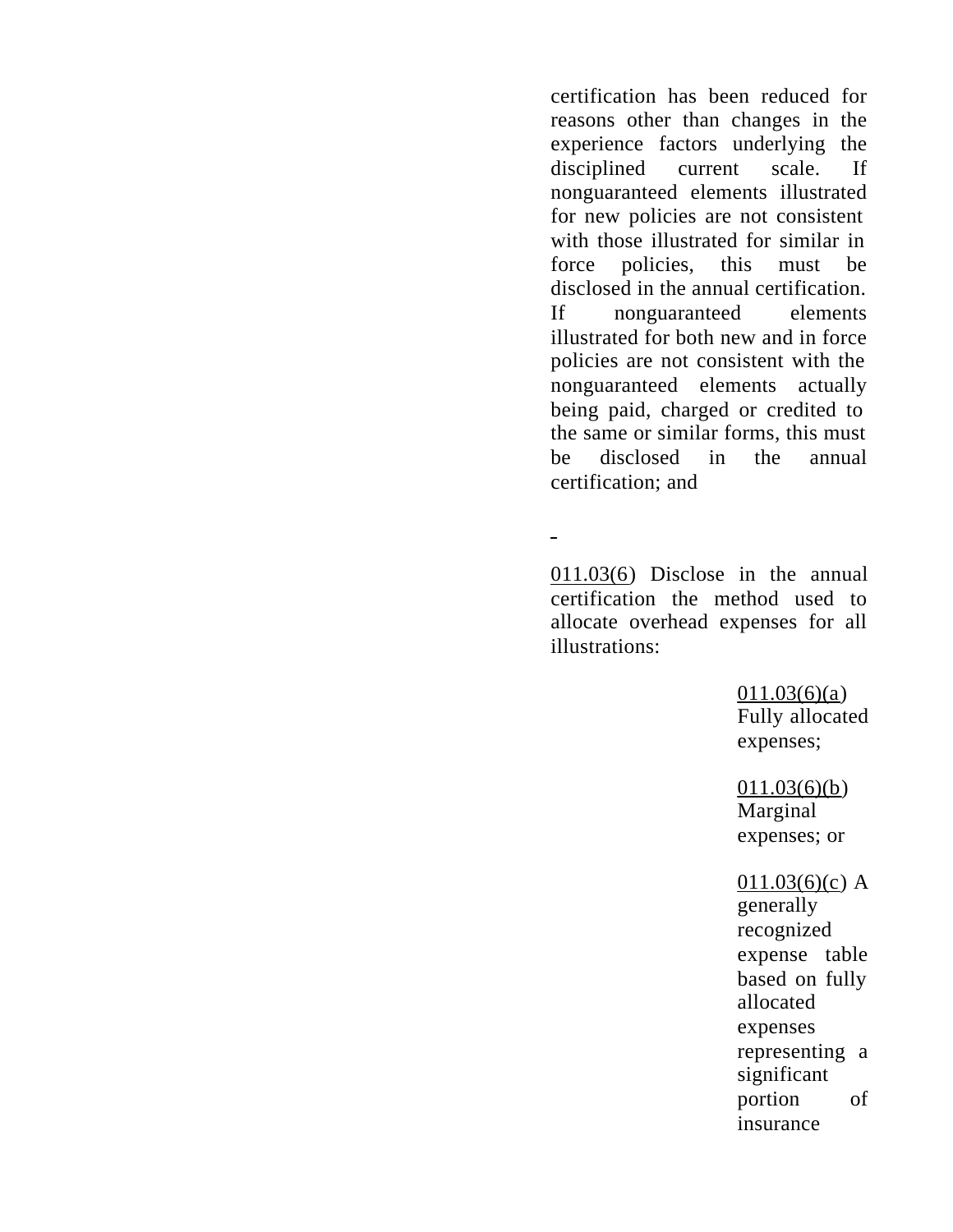companies and approved by the director.

### 011.04 Certification Filing

011.04(1) The illustration actuary shall file a certification with the board and with the director:

> $011.04(1)(a)$ Annually for all policy forms for which illustrations are used; and

011.04(1)(b) Before a new policy form is illustrated.

011.04(2) If an error in a previous certification is discovered, the illustration actuary shall notify the board of directors of the insurer and the director promptly.

011.05 If an illustration actuary is unable to certify the scale for any policy form illustration the insurer intends to use, the actuary shall notify the board of directors of the insurer and the director promptly of his or her inability to certify.

011.06 A responsible officer of the insurer, other than the illustration actuary, shall certify annually:

> 011.06(1) That the illustration formats meet the requirements of this regulation and that the scales used in insurer-authorized illustrations are those scales certified by the illustration actuary; and